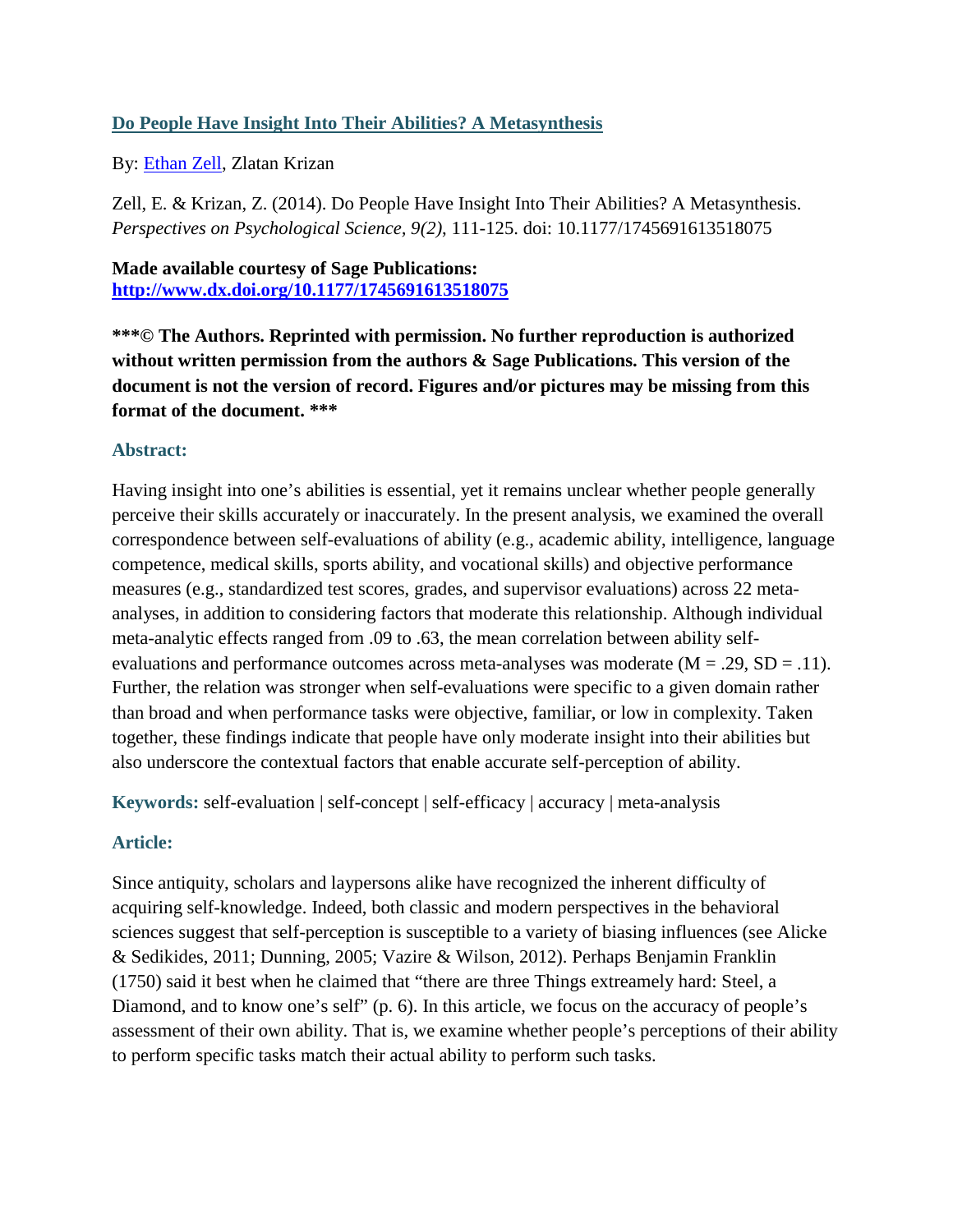In thousands of studies across several disciplines (i.e., psychology, education, medicine, management, sports science, and language learning), researchers have explored the correspondence between self-evaluations of ability and more objective criteria, such as test performances and supervisor evaluations. Scholars have meta-analyzed (i.e., quantitatively aggregated) some of these findings within specific domains to explore the overall relation between self-evaluations and performance among students, employees, athletes, and other populations (e.g., Falchikov & Boud, 1989; Mabe & West, 1982). However, in existing metaanalyses, researchers typically focus on studies published within a single discipline or ability domain, lacking the breadth necessary to address the broader question of self-insight regarding abilities. The purpose of the present study was to synthesize current meta-analyses to reach one broad conclusion about the accuracy of self-evaluation. As of present, few researchers have linked these diverse meta-analyses despite their common theme (for exceptions, see Dunning, 2005; Dunning, Heath, & Suls, 2004). Therefore, the primary aims of the present article were to bridge the gap among findings across different disciplines and methods, to derive an overall estimate of the relation between ability self-evaluation and objective performance, and to identify which factors affect the accuracy of self-assessments regarding abilities.

A metasynthesis of self-evaluation research is essential for several reasons. First, by aggregating across thousands of individual studies and hundreds of thousands of participants, a metasynthetic approach can provide the most robust estimate of the accuracy of self-evaluations in the literature to date. Beyond the theoretical importance that understanding self-assessment accuracy carries for current perspectives on self and identity processes (Leary & Tangney, 2012; Marsh, Craven, & McInerney, 2008), our analysis should also be of considerable practical value, given that ability self-assessments predict important life choices (e.g., the selection of careers and academic majors; Bandura, 1997). Along these lines, people with inflated perceptions of competence pursue careers for which they are underqualified (Camerer & Lovallo, 1999), and people with deflated perceptions of competence fail to pursue careers in which they might succeed (Chipman, Krantz, & Silver, 1992; Ehrlinger & Dunning, 2003). Moreover, our article should serve as an important bridge between self-evaluation scholars of different disciplines. By aggregating findings across several independent domains, our analysis may call attention to the interdisciplinary nature of self-knowledge research.

#### **Overview**

In the upcoming pages, we first discuss previous theory and research on the correspondence between self-evaluations of ability and objective performance criteria, as well as factors that moderate this relationship. Second, we critique 22 meta-analyses in which the relation between self-evaluations and objective standards was examined. Along these lines, we present results from a *metasynthesis*, an aggregation of existing meta-analyses (Johnson, Scott-Sheldon, & Carey, 2010). In our synthesis, we estimated the overall relation between ability self-evaluations and objective performance across domains, and we evaluated potential moderators. Third, we highlight the limitations of our findings and avenues for future self-evaluation research. We also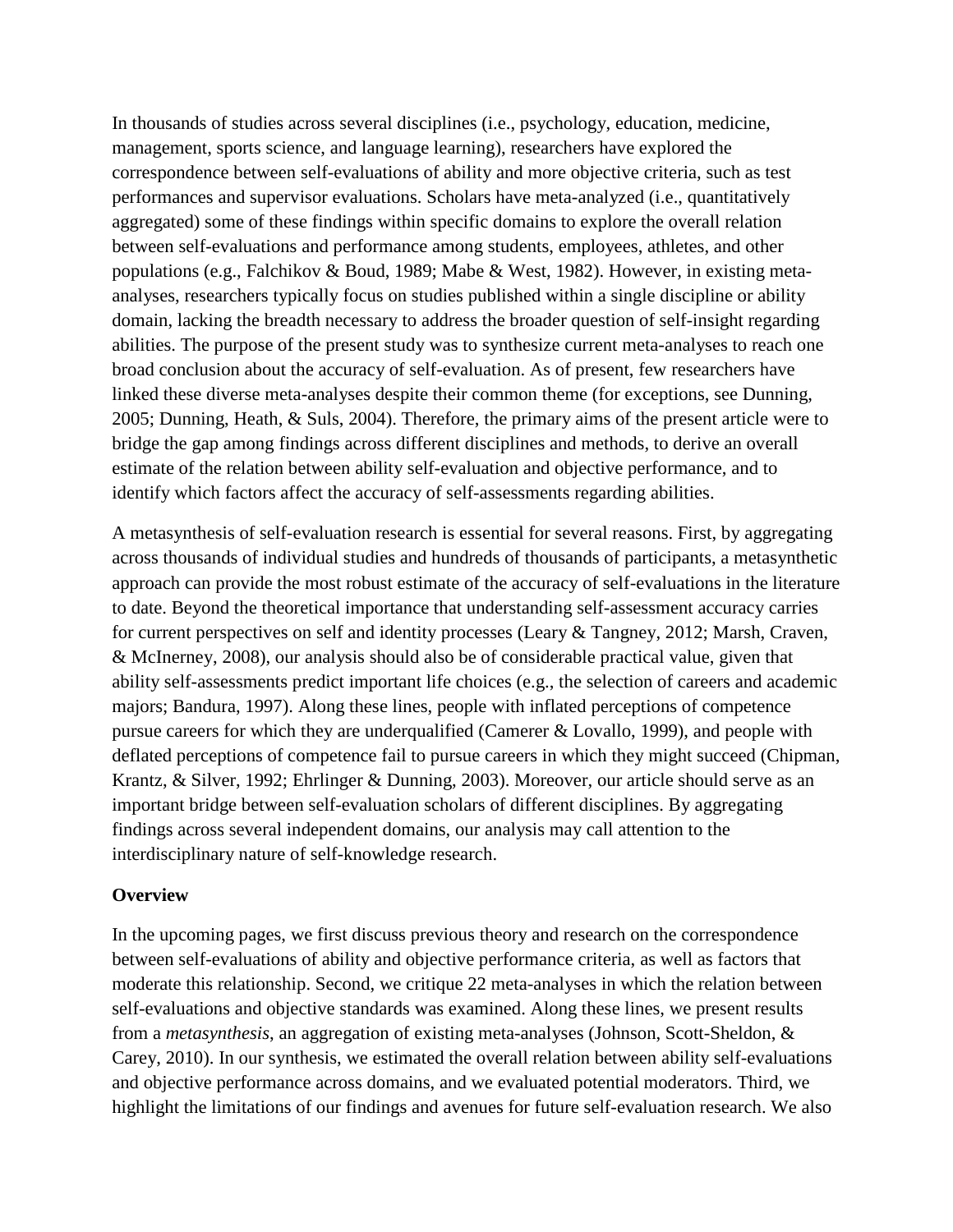provide recommendations for better reporting in meta-analyses to enable future syntheses of meta-analytic findings.

#### **Accuracy of Self-Perceptions**

Intuitively, one would expect that people have relatively accurate perceptions of their abilities. Indeed, many would presume that "no one knows you like you know yourself." People have a lifetime of experience learning about their strengths and weaknesses, and they often receive clear and continual feedback about their performance in important domains (e.g., school and work). Further, prominent theories suggest that people seek to resolve uncertainty about the self by obtaining self-knowledge through comparisons with objective criteria, including relevant peers (Festinger, 1954) or past performances (Albert, 1977). Self-knowledge is extremely valuable in informing critical decisions that people make on daily basis, such as whom to marry and what jobs to pursue. Having inaccurate self-views would compromise these decisions, leading people to have unsatisfying careers and relationships. From an evolutionary standpoint (Buss, 2009), it could be argued that self-knowledge has survival value, in that early humans who overestimated their knowledge and abilities would have been less likely to survive in a dangerous environment.

Despite these converging perspectives on the utility of accurate ability perceptions, researchers over the last several decades have often found self-perceptions to be off the mark (see Ackerman, Beier, & Bowen, 2002; Davis et al., 2006; Dunning et al., 2004). For example, self-assessments of competence among medical trainees show low to moderate relations with their actual competence as measured by expert evaluations and performance on objective tests (Gordon, 1991; Haun, Zeringue, Leach, & Foley, 2000). Employees' evaluations of their job performance are only weakly related to evaluations of their performance by supervisors and coworkers (Shore, Shore, & Thornton, 1992; Thornton, 1980). Self-evaluations of ability among music students show weak relations with evaluations by music teachers (Hewitt, 2005). Athletes' perceptions of their sports ability conflict with the perceptions of their coaches (Felson, 1981). Finally, college students' perceptions of their course performance and degree of learning often bear weak resemblance to their actual level of performance and learning (Hacker, Bol, Horgan, & Ernest, 2000; Lew, Alwis, & Schmidt, 2010).

Moreover, just as there are reasons why people should have insight into their abilities, there are also reasons why people should not have perfect insight into their abilities. For example, although people desire accurate self-beliefs, they also desire flattering self-beliefs. In some contexts, the desire for accuracy can be trumped by the desire for flattering conclusions about one's abilities, especially among those who are dispositionally high in self-enhancement (Alicke & Sedikides, 2009; Sedikides & Gregg, 2008). Additionally, although there are some domains in which useful feedback is pervasive, in other domains feedback is more difficult to obtain (Caputo & Dunning, 2005) or is positively biased (DePaulo & Bell, 1996). Human-relations experts encourage people to dole out praise lavishly, and millions of people follow such advice (Carnegie, 1936/2012). The downside is that people typically accept such praise as an indicator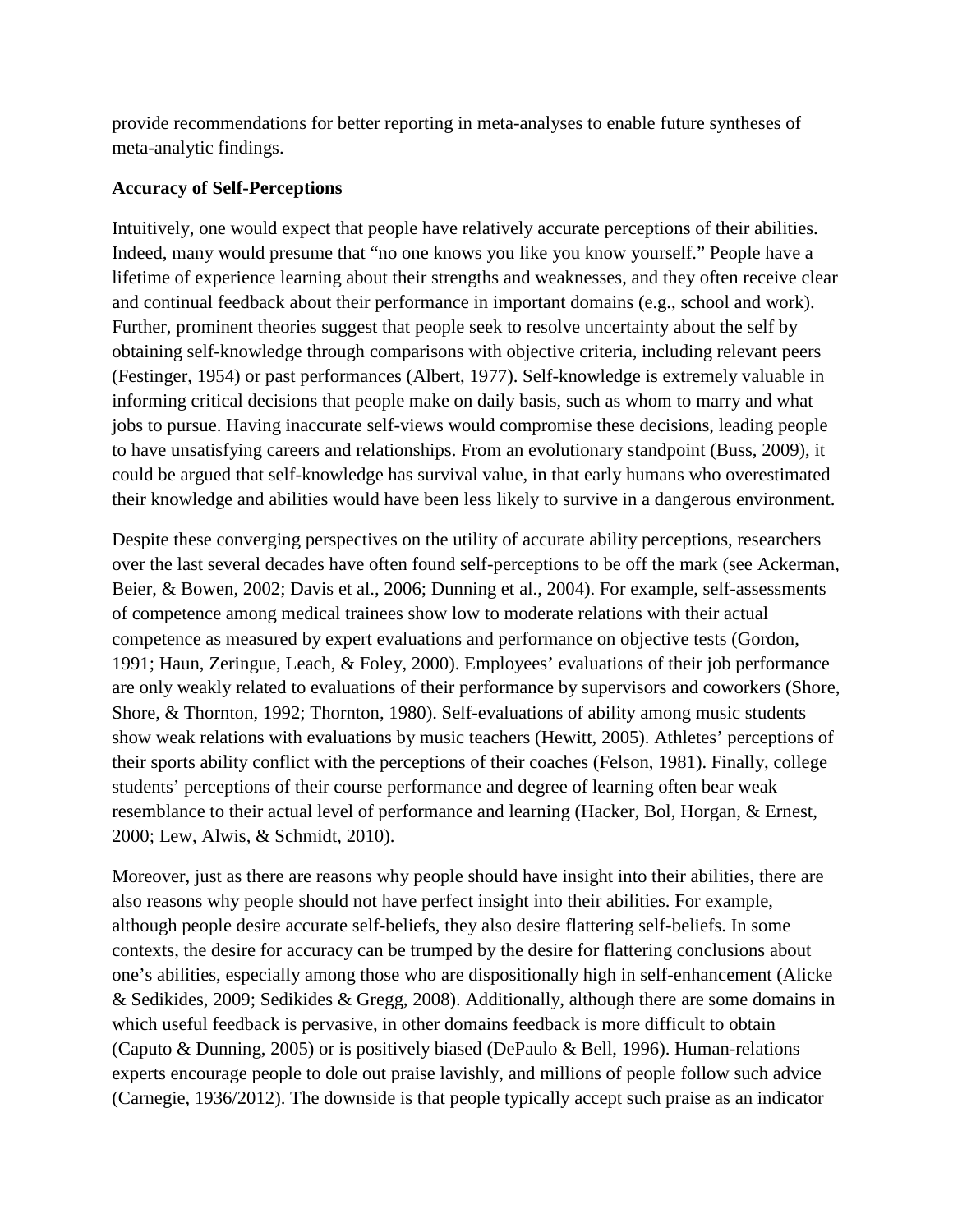of their ability rather than as an attempt to win favor (Fay, Jordan, & Ehrlinger, 2011). Some scholars have noted that a small degree of bias in self-perceptions of ability can be beneficial (Taylor & Brown, 1988): People with slightly inflated, illusory self-beliefs tend to be happier and have more friends than those without them (Taylor, Lerner, Sherman, Sage, & McDowell, 2003), but the direction of causality is unclear (Colvin & Block, 1994).

Ironically, people remain largely unaware of these biases in self-evaluation. Although people can accurately infer when others commit judgmental biases, they are largely "blind" to the biases they have themselves (Pronin, 2008; Pronin, Gilovich, & Ross, 2004). Moreover, biases in selfperception might arise because people do not have access to the nonconscious psychological processes that influence their emotions and behavior (Wilson, 2002; Wilson & Dunn, 2004). People usually rely on explicit, easily available information to evaluate their ability to perform specific tasks, without realizing that their performances may also be a function of nonconscious motives (Bargh, Gollwitzer, Lee-Chai, Barndollar, & Troetschel, 2001; Custers & Aarts, 2010) or exposure to contextual cues that elude conscious awareness (Gendolla & Silvestrini, 2010; Mussweiler, Ruter, & Epstude, 2004). Finally, absences in self-insight are most prevalent among people who lack competence (e.g., Ehrlinger, Johnson, Banner, Dunning, & Kruger, 2008; Kruger & Dunning, 1999). Lacking competence in a given domain produces a "double burden" that undermines performance as well as people's ability to accurately assess their performance (see Dunning, 2011).

In sum, despite the practical value of accurate ability perceptions, converging perspectives suggest that self-perceptions may be somewhat askew. However, the degree of accuracy in selfperceptions is still largely a matter of debate. In several meta-analyses over the last 30 years, researchers have attempted to estimate the accuracy of ability self-evaluations. For example, in an early exploration, Mabe and West (1982) found that the mean correlation between ability selfevaluations and indices of objective performance was relatively weak  $(r = .29)$  and was highly variable  $(SD = .25)$  when aggregating across 55 studies and 267 effects in the psychology literature.<sup>1</sup> Around the same time, Hansford and Hattie (1982) found a mean correlation of .21 (*SD* = .23) after aggregating across 128 studies and 1,136 effects in the education literature. Thus, initial meta-analytic efforts were broadly consistent with the notion that ability selfperception is inherently challenging and is often flawed. Given the sheer magnitude of studies available, in later meta-analytic efforts, researchers began to explore the accuracy of ability selfperceptions in specific domains, such as memory ability (Beaudoin & Desrichard, 2011), intelligence (Freund & Kasten, 2012), and interpersonal sensitivity (Hall, Andrzejewski, & Yopchick, 2009). However, this leaves unresolved the fundamental question of the accuracy of ability self-evaluation across various domains and contexts, which relates to the critical question of how well people know their abilities in general.

#### **Moderators of Self-Insight**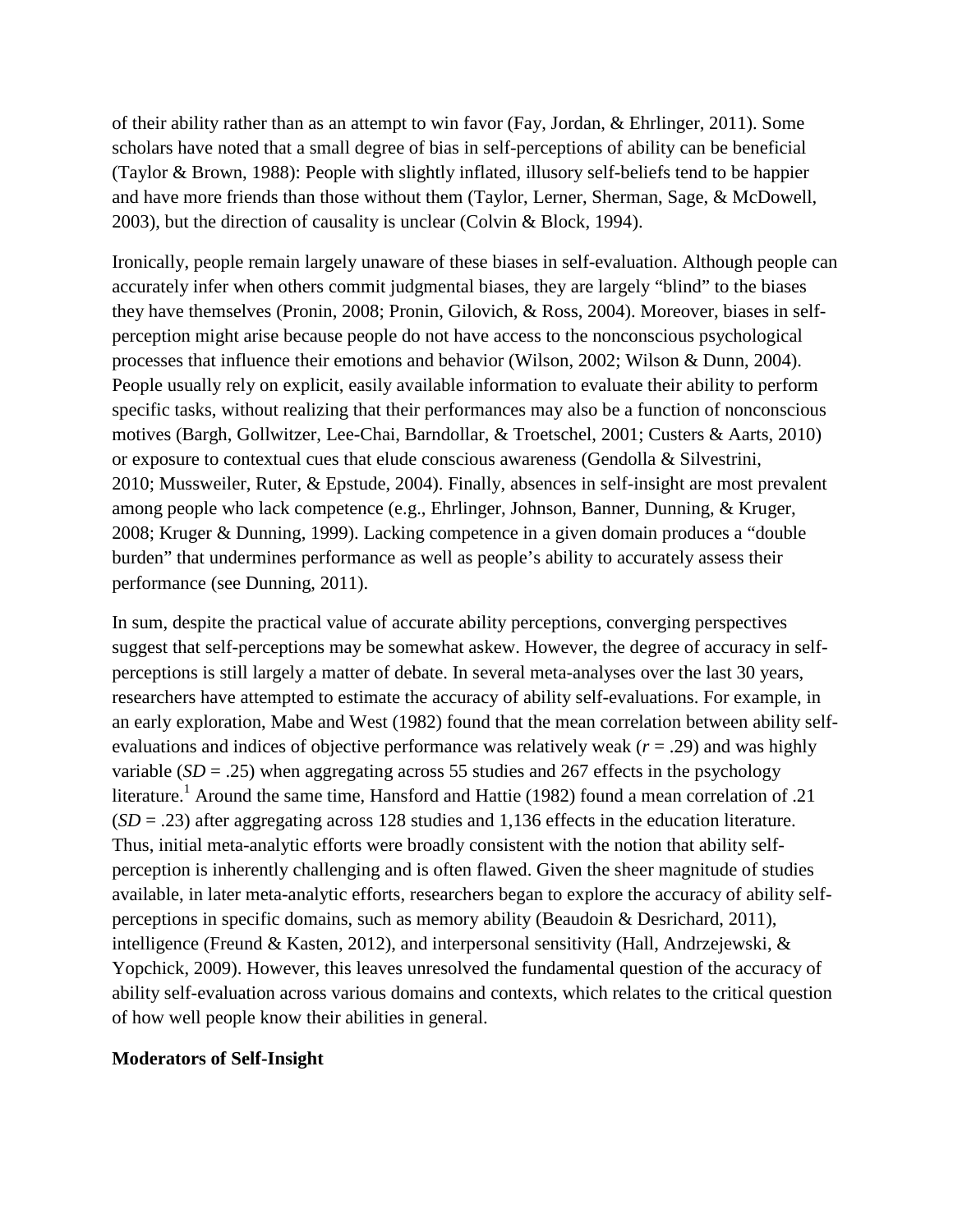Although the relation between ability self-evaluation and objective performance is broadly considered to be modest (*r*s typically ranging between .2 and .4), it is also recognized that several factors may affect this relationship (Davis et al., 2006; Dunning et al., 2004). Critical moderators of self-perception accuracy can be grouped into two categories: aspects of the performance task and aspects of the items used to measure self-perceptions of ability.

Perhaps the most studied moderator of the association between self-assessment and objective performance is the specificity of the items used to measure perceived ability (Ackerman et al., 2002). In specific self-report measures, participants are asked to evaluate their ability to perform a concrete task, which they later perform. Alternatively, in general self-report measures, participants are asked to evaluate their ability more broadly. Because specific measures are better matched to the performance domain, they tend to yield higher correlations with objective performance than general measures (Hertzog, Park, Morrell, & Martin, 2000; Swann, Chang-Schneider, & McClarty, 2007). For example, self-assessment of ability to shoot free throws should tether more strongly to free-throw-shooting performance than self-assessment of basketball skill or general athleticism. Furthermore, unlike specific abilities, general abilities are abstract and can be defined with self-serving criteria, which further weakens their validity (Dunning, Myerowitz, & Holzberg, 1989; Greve & Wentura, 2003). For example, people may selectively define athleticism by highlighting the sports in which they excel and by downplaying the sports in which they rank poorly.

Another critical moderator is the timing of the self-assessment procedure. Specifically, selfevaluation of ability can be obtained either before or after the performance criterion. Researchers have presumed that assessing ability after the criterion should yield stronger effects because the task itself should provide feedback that informs judgments of ability and self-efficacy (Ackerman & Wolman, 2007; Bandura, 1997). Conversely, when people provide selfassessments before the criterion, their judgments are likely based on memories of past experiences with the task, which may be biased by memory decay and the desire to remember one's performances positively (Gramzow & Willard, 2006; M. Ross & Wilson, 2003). In addition, self-assessments in advance of performance may be unduly influenced by one's intentions or planned effort regarding performance, rather than past performance outcomes themselves (Oettingen & Mayer, 2002). However, it is also possible that providing selfevaluations before tasks strengthens the relation between self-evaluations and performance outcomes. Desires for self-consistency may lead people who evaluate themselves favorably to devote more effort to the task than people who evaluate themselves unfavorably (Festinger, 1957).

Other moderators of the relation between self-evaluation and performance outcomes may include aspects of the performance task, such as its familiarity and complexity. Specifically, the relation between self-evaluation and objective performance should be stronger for familiar than unfamiliar tasks, given that familiar tasks provide more opportunities to receive diagnostic feedback. When people have little experience with the performance domain, they have no basis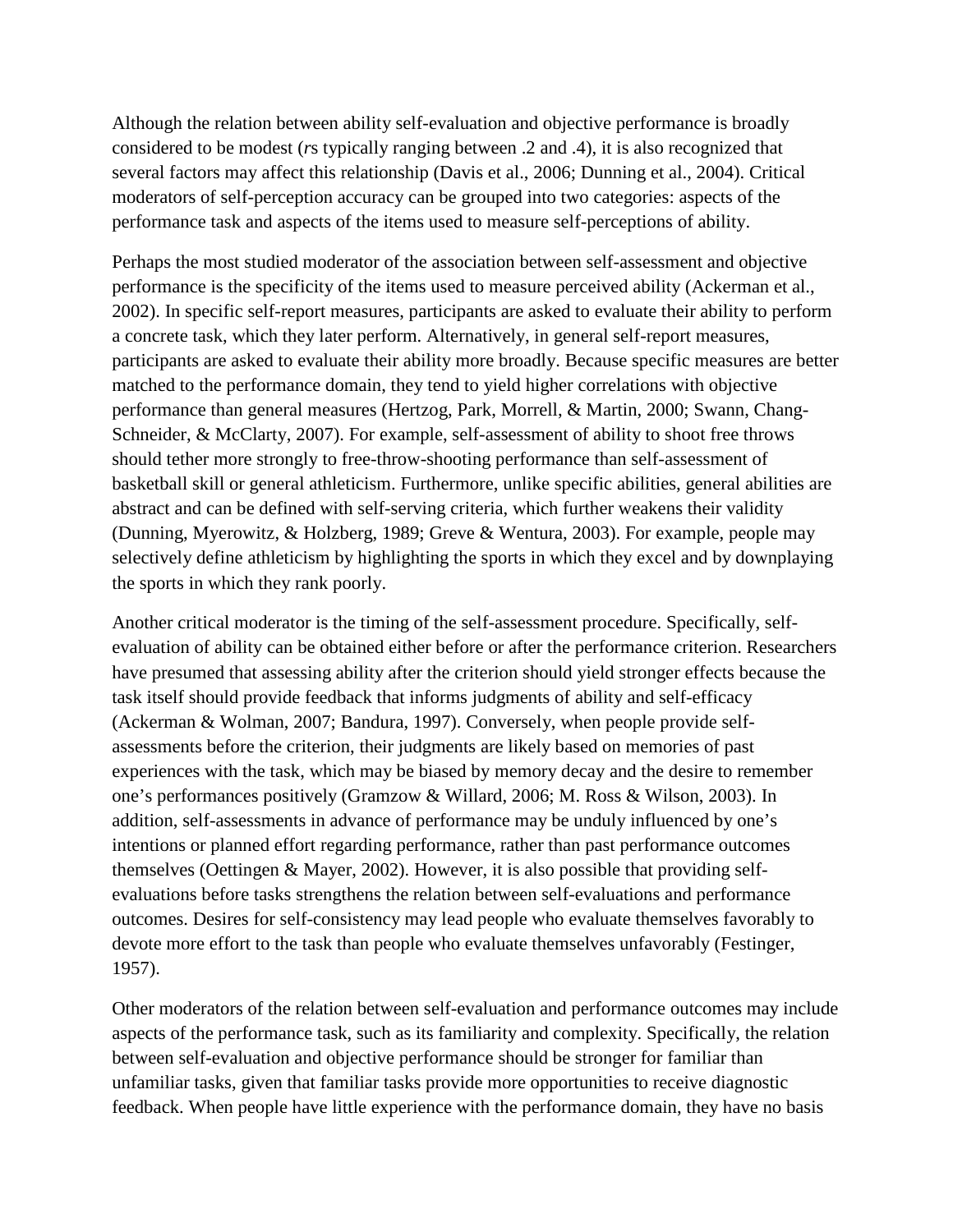to form self-judgments, which should weaken their validity (Bandura, 1977). Additionally, people may lack competence in unfamiliar domains, which should further undermine accuracy of self-evaluations (Ehrlinger et al., 2008). Consistent with this perspective, self-assessment accuracy for a given individual increases as familiarity with a task increases over time (Hertzog, Saylor, Fleece, & Dixon, 1994; Rebok & Balcerak, 1989).

Moreover, the relation between self-evaluation and objective performance should be stronger for low-complexity tasks (e.g., running) as opposed to high-complexity tasks (e.g., playing tennis). High-complexity tasks often require greater knowledge, ability, effort, and persistence to complete than do low-complexity tasks (Bandura, 1986). In addition, complex tasks often require several abilities rather than a single ability to carry out effectively and, therefore, require a broader range of skills (Bandura, 1997). Adequately adjusting for each of these factors during self-evaluation is a challenging exercise that might undermine self-evaluation accuracy.

Finally, the relation between self-evaluation and objective performance outcomes may depend on whether the performance task is evaluated with an objective or subjective scoring process. Some performance tasks yield relatively objective outcomes, such as the number of items answered or recalled correctly. Other performance outcomes are more subjective in nature and require the interpretation of performance by another person (e.g., evaluations by supervisors, teachers, or coaches). Subjective evaluations may thus entail a greater degree of error than objective evaluations, as external raters may be unintentionally biased by social comparisons and stereotypes (Biernat, 2003;Dunning & Hayes, 1996). Therefore, the accuracy of self-perceptions should be higher when performance outcomes are objective rather than subjective.

### **Metasynthesis Method**

To estimate the relation between self-evaluations of ability and objective performance criteria across domains, we first identified all relevant meta-analyses in which this relationship was examined. Then, we estimated the overall mean relationship between ability self-evaluations and objective performance across meta-analyses. Finally, we tested whether critical factors—such as self-evaluation specificity and timing, as well as task familiarity, complexity, and objectivity moderated the relation between self-perceptions of ability and performance outcomes across meta-analyses. Going beyond prior work in which the relation between self-evaluations and objective performance was examined in specific contexts (Beaudoin & Desrichard, 2011; Freund & Kasten, 2012), in the current analysis, we examined self-knowledge of ability across settings, answering the broader question of how well people evaluate their abilities.

# **Literature search**

Meta-analyses were obtained through searches of computerized databases. To qualify for inclusion, meta-analyses had to include (a) studies sampling participants with a mean age more than 13 years; (b) a measure of self-perceived ability to perform specific tasks including direct evaluations of performance, ability, skill, or knowledge as well as domain-specific self-concept,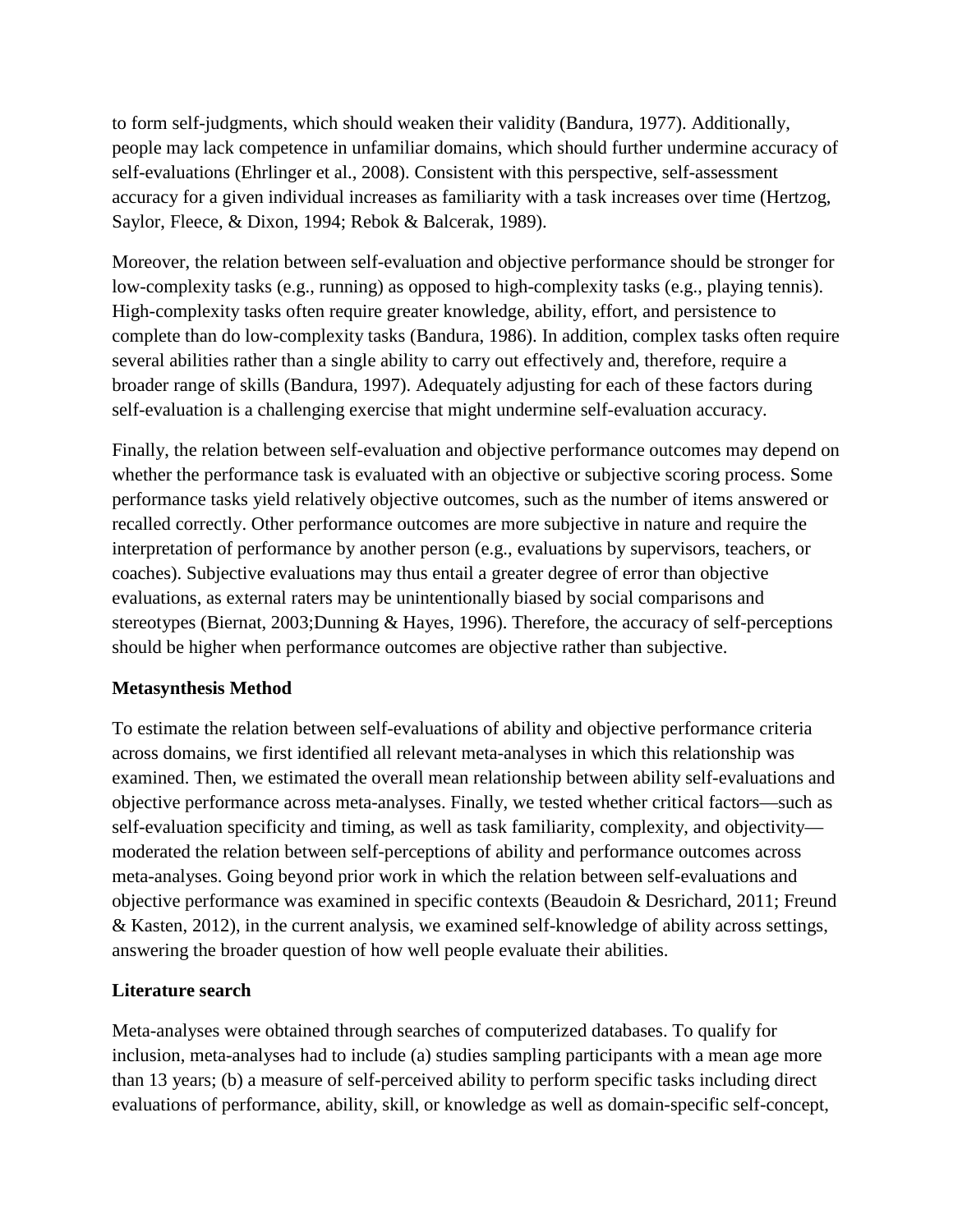self-efficacy, self-esteem, or self-confidence; (c) an external criterion for ability including standardized test performances, grades, teacher evaluations, or supervisor evaluations; and (d) the overall mean effect size indexing the relation between ability self-evaluation and external criteria (*r*). This search yielded a total of 22 meta-analyses in which self-evaluations were compared with objective performance outcomes (see Table 1).

| Citation                                   | Domain               | $\boldsymbol{n}$ | $\boldsymbol{k}$ | r   |
|--------------------------------------------|----------------------|------------------|------------------|-----|
| Falchikov and Boud (1989)                  | Academic ability     | 3,958            | 45               | .39 |
| Hansford and Hattie (1982)                 | Academic ability     | 20,283           | 1,136            | .21 |
| Huang (2011)                               | Academic ability     | 12,406           | 32               | .24 |
| Moller, Pohlmann, Koller, and Marsh (2009) | Academic ability     | 125,308          | 69               | .39 |
| Multon, Brown, and Lent (1991)             | Academic ability     | 4,998            | 38               | .38 |
| Richardson, Abraham, and Bond (2012)       | Academic ability     | 46,570           | 67               | .31 |
| Robbins et al. (2004)                      | Academic ability     | 9,958            | 18               | .38 |
| Freund and Kasten (2012)                   | Intellectual ability | 22,546           | 154              | .33 |
| Ross (1998)                                | Language             | 2,492            | 60               | .63 |
|                                            | competence           |                  |                  |     |
| Blanch-Hartigan (2011)                     | Medical skills       | 4,057            | 30               | .22 |
| Beaudoin and Desrichard (2011)             | Memory ability       | 24,897           | 169              | .15 |
| Hall, Andrzejewski, and Yopchick (2009)    | Nonverbal skills     | 1,717            | 20               | .09 |
| Sitzmann, Ely, Brown, and Bauer (2010)     | Perceived            | 16,951           | 137              | .27 |
|                                            | knowledge            |                  |                  |     |
| Moritz, Feltz, Fahrbach, and Mack (2000)   | Sports ability       | 3,055            | 102              | .38 |
| Woodman and Hardy (2003)                   | Sports ability       | 2,808            | 42               | .24 |
| Mabe and West (1982)                       | Various              | 14,811           | 267              | .29 |
| Bowling, Eschleman, Wang, Kirkendall, and  | Vocational skills    | 2,020            | 12               | .23 |
| Alarcon (2010)                             |                      |                  |                  |     |
| Conway and Huffcutt (1997)                 | Vocational skills    | 10,359           | 50               | .22 |
| Harris and Schaubroeck (1988)              | Vocational skills    | 3,957            | 36               | .22 |
| Judge and Bono (2001)                      | Vocational skills    | 1,122            | 10               | .19 |
| Sadri and Robertson (1993)                 | Vocational skills    | 1,658            | 16               | .36 |
| Stajkovic and Luthans (1998)               | Vocational skills    | 21,616           | 157              | .34 |

**Table 1.** Meta-Analyses in Which Ability Self-Evaluations Were Compared With Objective Performance, Listed by Domain

*Note:* n and k represent the number of participants and studies from each analysis; r represents the mean correlation between self-evaluations and

objective performance across studies.

Forty-nine related meta-analyses were located but were excluded because they failed to meet one or more of the inclusion criteria. For example, several meta-analyses were excluded because the researchers examined the correspondence between self-ratings of personality (e.g., extraversion, neuroticism) and either informant ratings of personality (Connolly, Kavanagh, & Viswesvaran, 2007; Kenny & West, 2010) or behavioral outcomes that are theoretically related to personality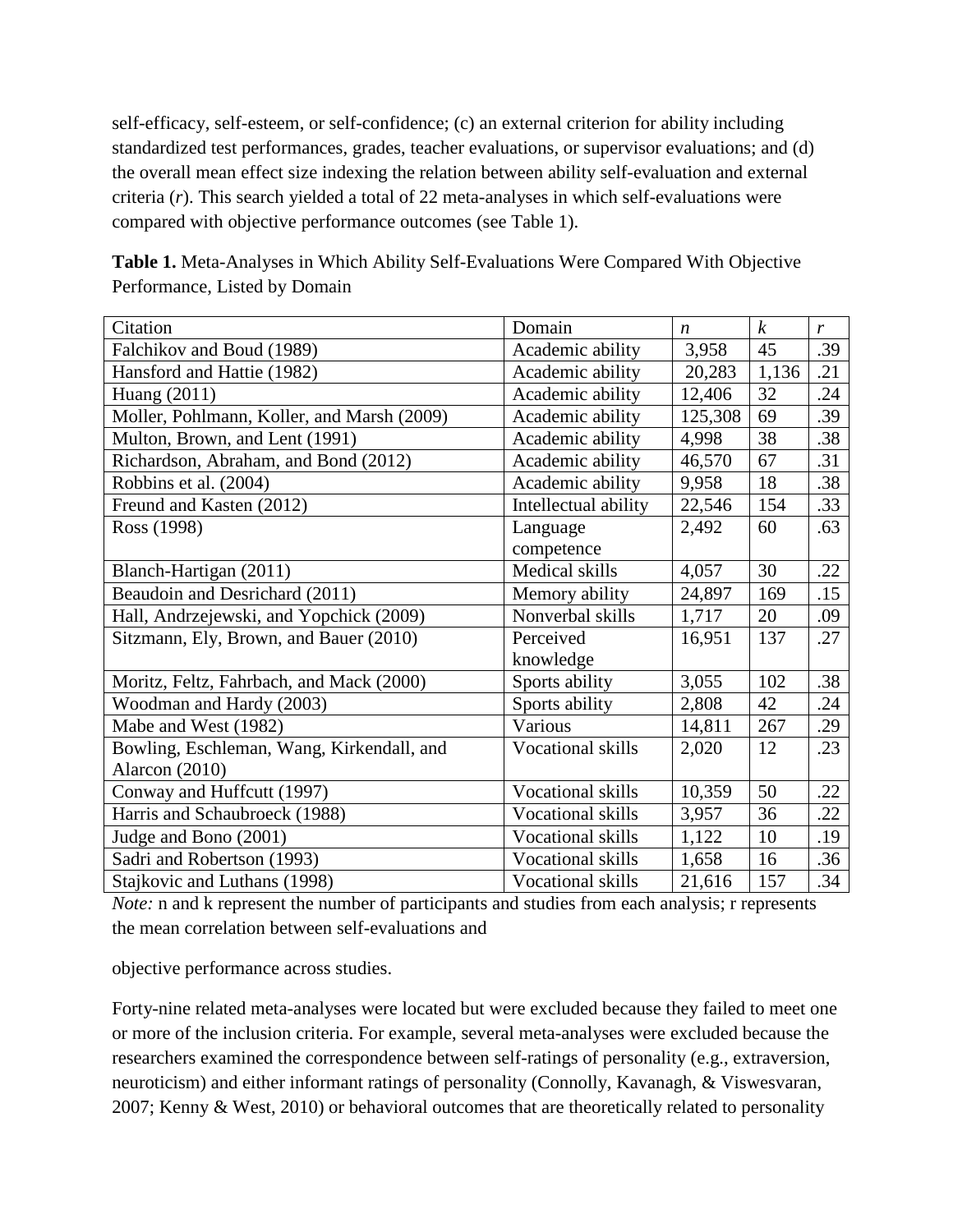(Bogg & Roberts, 2004; Fleeson & Galagher, 2009). Although important in their own right, these articles are oriented toward testing the accuracy of self-perceptions of personality and not selfperceptions of ability (for reviews, see Vazire & Carlson, 2010, 2011). In other meta-analyses, researchers compared self-reported attitudes with behavioral criteria (Glasman & Albarracín, 2006; Kraus, 1995) or implicit attitudes (Hofmann, Gawronski, Gschwendner, Le, & Schmitt, 2005; Krizan & Suls, 2008). Although these articles demonstrate the potential insight people have into their own attitudes, they do not have direct relevance to the accuracy of ability selfevaluation. Finally, meta-analyses were excluded if the researchers reported the relation between ability self-evaluation and objective performance only after controlling for other factors, such as prior performance (e.g., Valentine, DuBois, & Cooper, 2004).

### **Coding of moderators**

Meta-analyses were coded to examine several potential moderating factors. The coding was done by two undergraduate research assistants who were unaware of the specific purpose of the metasynthesis. Disagreements between coders were resolved by the first author. Meta-analyses were coded with respect to the following factors: domain of study ( $\kappa$  = .94), self-evaluation term ( $\kappa$  = .94), academic discipline ( $\kappa$  = .88), and subjectivity of the performance outcome ( $\kappa$  = .84). Details of the coding categories are provided in the Results section.

When multiple meta-analyses (*m*) provided data indicating the size of the effect (*r*) across specific coding categories (e.g., global vs. specific self-evaluation measure), we calculated an unweighted average correlation between ability self-evaluation and objective performance across meta-analyses for each condition. This yielded moderation tests for the following factors: selfevaluation specificity ( $m = 7$ ), self-evaluation timing ( $m = 4$ ), task complexity ( $m = 2$ ), and task familiarity  $(m = 2)$ . We relied on the authors' original coding in these instances, rather than recoding all of the original articles.

Finally, we coded whether the individual meta-analytic effects were derived from a fixed-effect (e.g., Hedges & Olkin, 1985), random-effect (e.g., Hunter & Schmidt, 2004), or an unweighted model. This allowed us to explore whether self-evaluation accuracy estimates were affected by the statistical approach used in prior meta-analyses. In one meta-analysis, both fixed- and random-effect models were used, and, therefore, the meta-analysis could not be clustered into any of provided categories (Hall et al., 2009).

#### **Study treatment and analyses**

In most meta-analyses, the researchers provided a single effect size; however, if more than one was provided (Moller, Pohlmann, Koller, & Marsh, 2009), we averaged these effects (see Table 1). When possible, we used the uncorrected, unweighted mean correlation between ability selfevaluation and external criteria as an estimate of effect size (*r*). However, in some meta-analyses, the researchers reported only weighted (Beaudoin & Desrichard, 2011) or corrected (Harris & Schaubroeck, 1988; Richardson, Abraham, & Bond, 2012; Stajkovic & Luthans, 1998) values.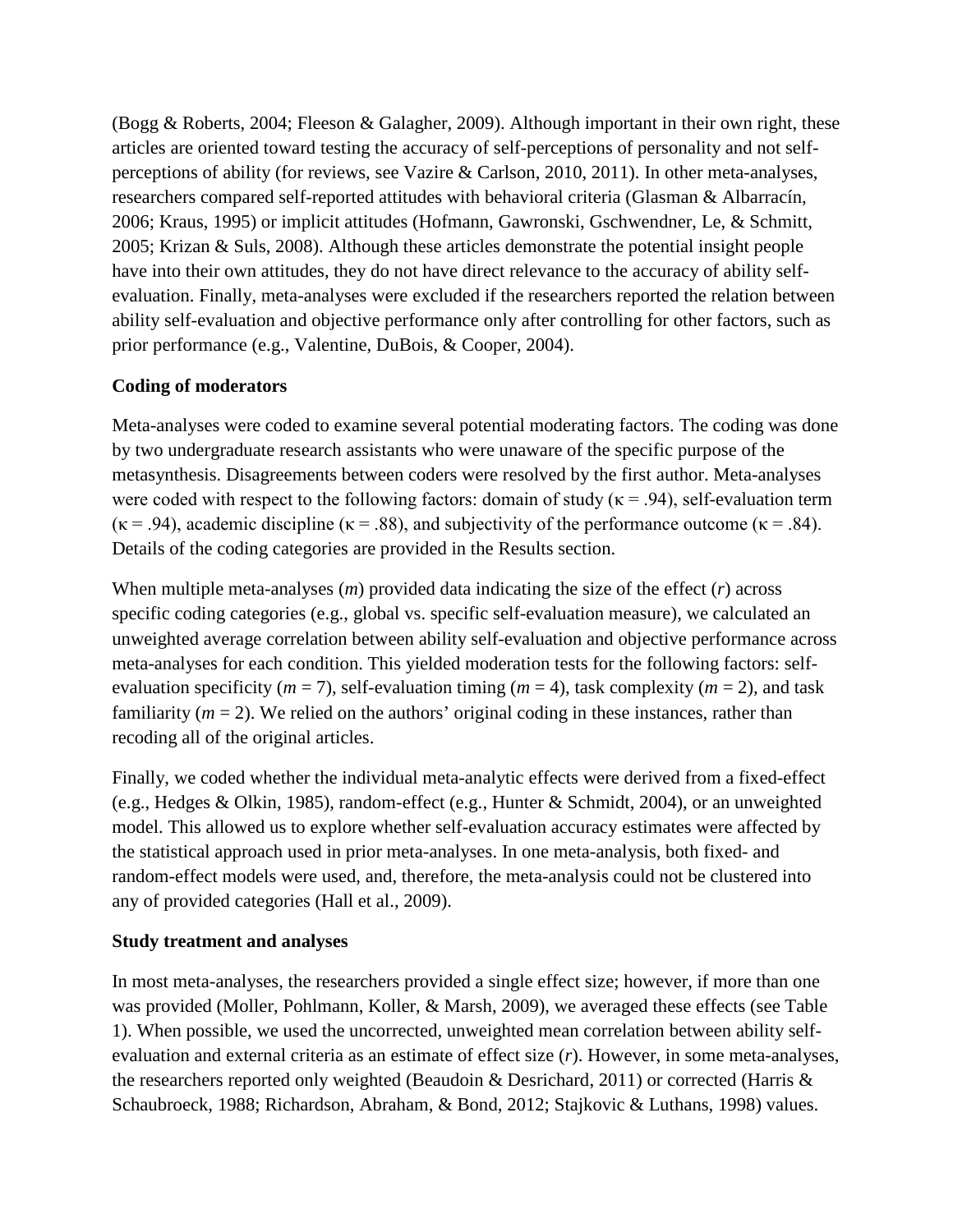To estimate the overall effect size across domains, we calculated an unweighted mean of the 22 meta-analytic effects. Positive relations indicate stronger correspondence between selfevaluations and objective performance and, therefore, greater accuracy of self-evaluation.

### **Results and Discussion**

Before reporting our results, it is important to note that there were several limitations to the use of metasynthesis in this context. Some of the limitations are due to the particular content of these meta-analyses; others are due to general methodological problems that could occur with any meta-analysis. We discuss these limitations in the final section of this article (see the Appendix for more specific details).

In this section, we first describe the correspondence between self-evaluations and objective performance outcomes across meta-analyses. Then, we examine whether self-evaluation measurement factors moderated this relationship. Finally, we examine whether aspects of the domain and performance task moderated self-insight of ability.

# **Overall effect**

When considering the entire collection of 22 meta-analyses, the overall correlation between ability self-evaluation and objective performance was .29, typically regarded as a moderate effect (Cohen, 1992). There was some dispersion in the individual effects (*SD* = .11). However, in all of the meta-analyses, the researchers reported an effect that was positive in direction; in addition, in 21 out of 22 meta-analyses, the researchers reported an effect ranging between .09 and .39 (see Table 2). There was one potential outlier, with an effect size of .63 (S. Ross, 1998); removing this effect, however, did not alter the observed pattern of results ( $M = .28$ ,  $SD = .09$ ). In sum, there appears to be a consistent, moderate relationship between self-perceptions of ability and measures of performance across a variety of domains and operationalizations of these constructs.

| Stem Leaf |   |                |                |                |   |   |   |  |
|-----------|---|----------------|----------------|----------------|---|---|---|--|
| .6        | 3 |                |                |                |   |   |   |  |
| .5        |   |                |                |                |   |   |   |  |
|           |   |                |                |                |   |   |   |  |
| $\cdot$ 3 |   | 3              |                | 6              | 8 | 8 | 8 |  |
|           |   | $\overline{2}$ | $\overline{2}$ | $\overline{2}$ | 3 |   |   |  |
|           | 5 | 9              |                |                |   |   |   |  |
|           |   |                |                |                |   |   |   |  |

**Table 2.** Stem and Leaf Display of Meta-Analytic Effects

### **Self-evaluation measurement moderators**

*Self-evaluation term*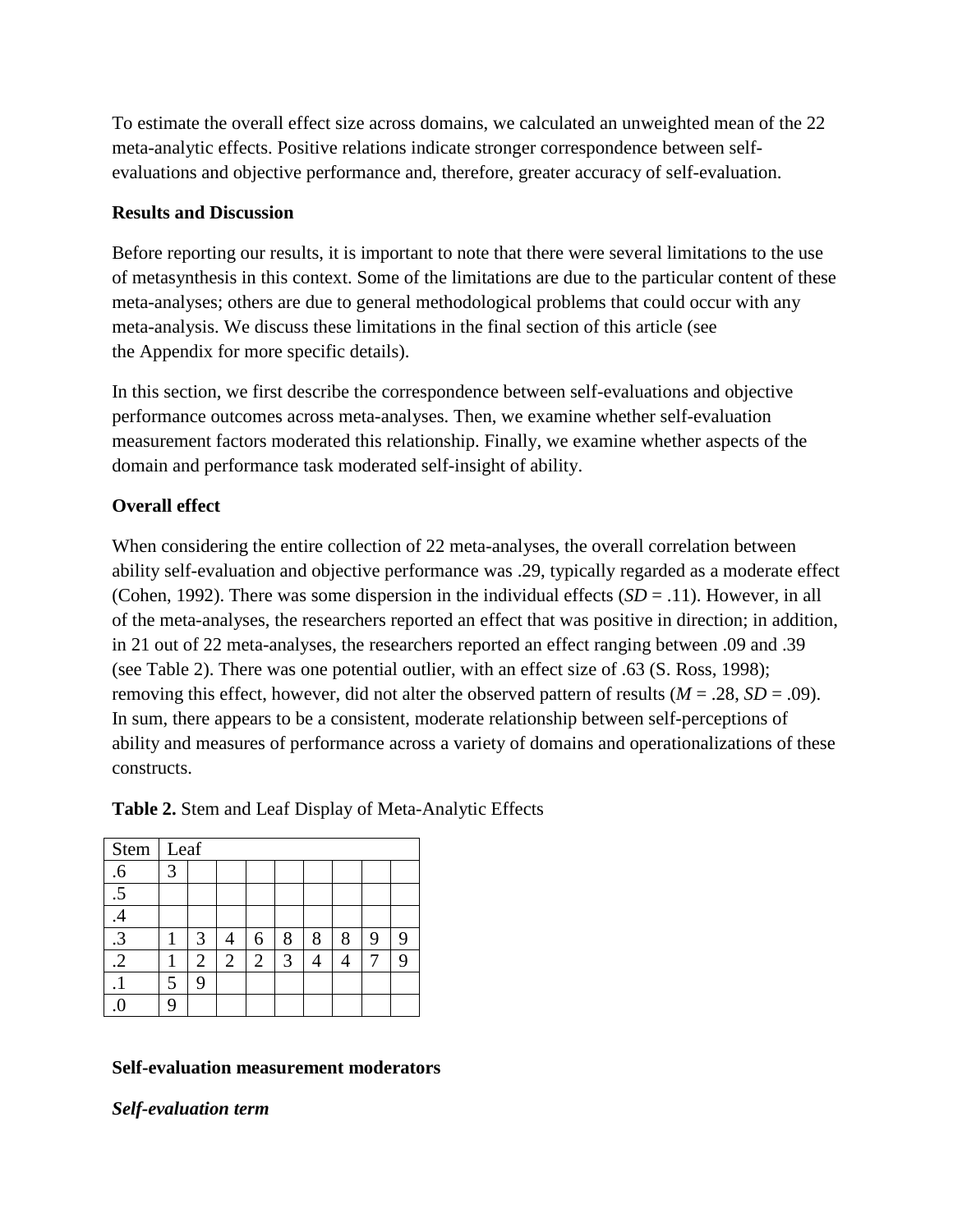Effect sizes were mostly moderate in size regardless of the particular operationalization of ability self-evaluation (e.g., self-concept, self-efficacy; see Table 3). For example, seven meta-analyses in which performance/skill evaluations were examined yielded an effect size of .29, and seven meta-analyses in which self-efficacy was examined yielded an effect size of .30.

| Moderator                    | m   | r           | Range       |
|------------------------------|-----|-------------|-------------|
| Self-evaluation term         |     |             |             |
| Self-concept                 | 1   | .39         |             |
| Self-efficacy 7              | .30 | $.15 - .38$ |             |
| Performance/skill evaluation | 7   | .29         | $.09 - .63$ |
| Perceived knowledge          |     | .27         |             |
| Self-confidence              |     | .24         |             |
| Domain self-esteem           |     | .23         |             |
| Self-evaluation specificity  |     |             |             |
| Specific self-evaluation     | 7   | .28         | $.13 - .42$ |
| Global self-evaluation       | 7   | .18         | $.09 - .26$ |
| Self-evaluation timing       |     |             |             |
| After criterion              | 4   | .29         | $.15 - .40$ |
| <b>Before criterion</b>      | 4   | 27          | $.05 - .49$ |

**Table 3.** Self-Evaluation Measurement Moderators

*Note:* m represents the number of meta-analyses that contributed to each effect; r represents the mean correlation between self-evaluations and objective performance across studies.

### *Self-evaluation specificity*

The relation between ability self-evaluation and objective performance was descriptively larger when self-evaluations were measured with specific (.28) as opposed to global (.18) indices of perceived ability. This finding bolsters prior claims that specific self-perceptions are more accurate because they are better matched to the performance domain (Ackerman et al., 2002; Hertzog et al., 2000). Additionally, this finding is consistent with prior research showing that the attitude–behavior relation is stronger when specific rather than general attitudes are assessed (Swann et al., 2007). However, although specific self-perceptions tethered more strongly to performance outcomes than general self-perceptions, the relation was only moderate in both circumstances  $(rs < .30)$ .

### *Self-evaluation timing*

Scholars have argued that self-evaluations of ability should be more accurate when they are measured after tests, given that the experience of taking tests may provide useful feedback for self-evaluation (Ackerman & Wolman, 2007; Bandura, 1997). On the contrary, results from four meta-analyses (Beaudoin & Desrichard, 2011; Blanch-Hartigan, 2011; Falchikov & Boud, 1989; Moritz, Feltz, Fahrbach, & Mack, 2000) showed little difference in effect size depending on whether self-assessments were made before (.27) or after (.29) the criterion.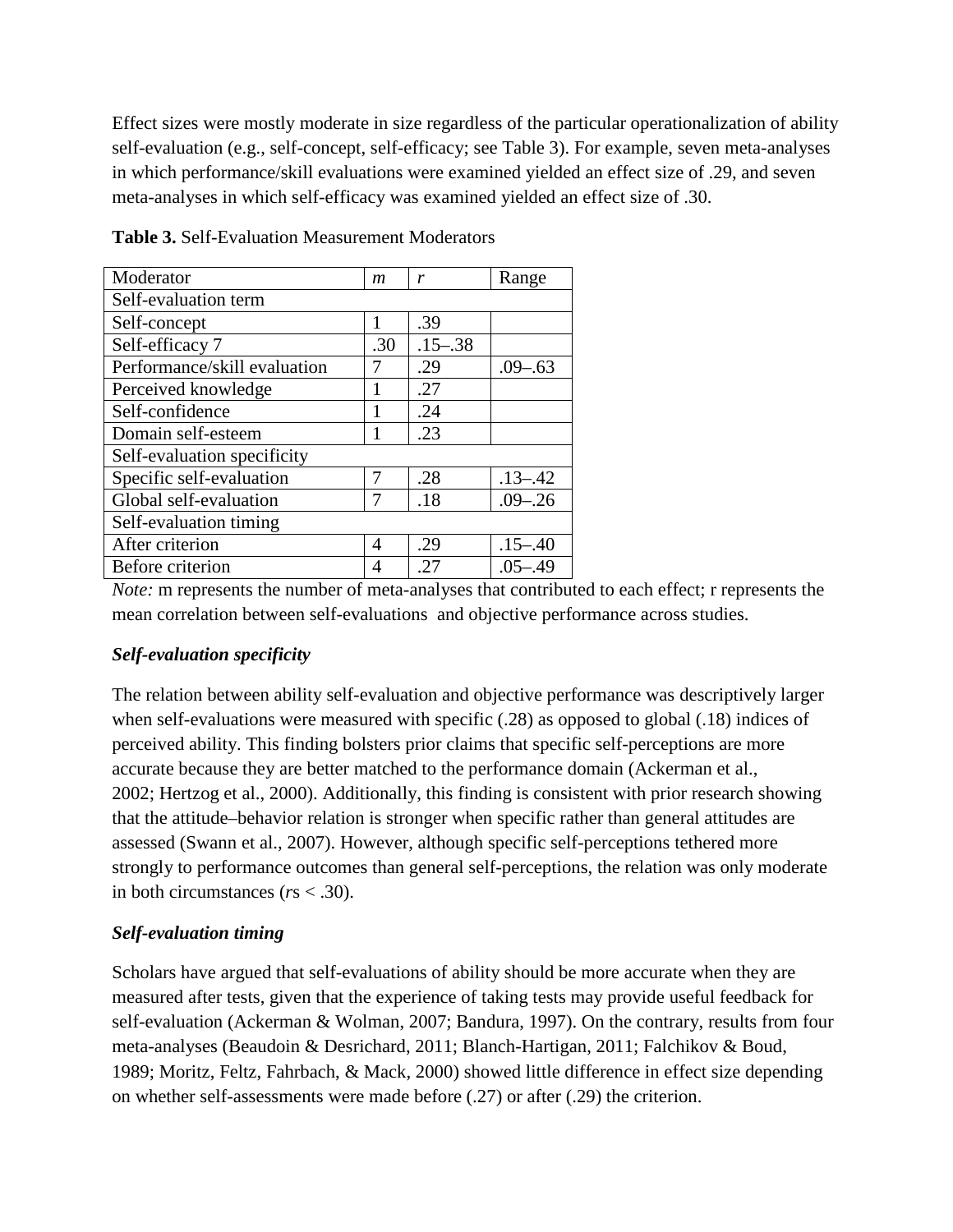It is somewhat surprising that the completion of performance tasks does not benefit selfassessment accuracy. Logically, one would expect that taking a test should provide some useful information on how skilled one is at this test. However, recent findings suggest that biased selfperceptions may fuel how people experience performance tasks (Critcher & Dunning, 2009; Ehrlinger & Dunning, 2003). That is, people with negative self-perceptions experience tasks to be more difficult than people with positive self-perceptions, despite equivalent performance outcomes. Therefore, biased perceptions of performance may negate any benefits derived from evaluating the self after rather than before performance tasks.

#### **Domain and task moderators**

#### *Performance domain*

There was some variation in self-evaluation accuracy by domain (see Table 4). Seven metaanalyses in which self-perceptions of academic ability were examined yielded an overall effect size of .33. Similarly, six meta-analyses in which self-perceptions of vocational skill were examined yielded an effect size of .26, and two meta-analyses in which self-perceptions of sports ability were examined yielded an effect size of .31. The largest effect was observed in the domain of language competence (.63), and the weakest effect was observed for nonverbal skills (.09).

| Moderator                | $\boldsymbol{m}$ | r   | Range       |  |  |
|--------------------------|------------------|-----|-------------|--|--|
| Performance domain       |                  |     |             |  |  |
| Language competence      | $\mathbf{1}$     | .63 |             |  |  |
| Academic ability         | 7                | .33 | $.21 - .39$ |  |  |
| Intellectual ability     | 1                | .33 |             |  |  |
| Sports ability           | $\overline{2}$   | .31 | $.24 - .38$ |  |  |
| <b>Vocational skills</b> | 6                | .26 | $.19 - .36$ |  |  |
| Medical skills           | 1                | .22 |             |  |  |
| Memory ability           | $\mathbf{1}$     | .15 |             |  |  |
| Nonverbal skills         | 1                | .09 |             |  |  |
| Academic discipline      |                  |     |             |  |  |
| Language                 | 1                | .63 |             |  |  |
| Education                | 3                | .33 | $.21 - .39$ |  |  |
| Sports science           | $\overline{2}$   | .31 | $.24 - .38$ |  |  |
| Psychology               | 14               | .27 | $.09 - .38$ |  |  |
| Management               | 1                | .27 |             |  |  |
| Medicine                 | 1                | .22 |             |  |  |
| Task objectivity         |                  |     |             |  |  |
| Objective test           | 4                | .30 | $.09 - .63$ |  |  |
| Subjective test          | 4                | .22 | $.19 - .23$ |  |  |
| Task familiarity         |                  |     |             |  |  |

#### **Table 4.** Domain and Task Moderators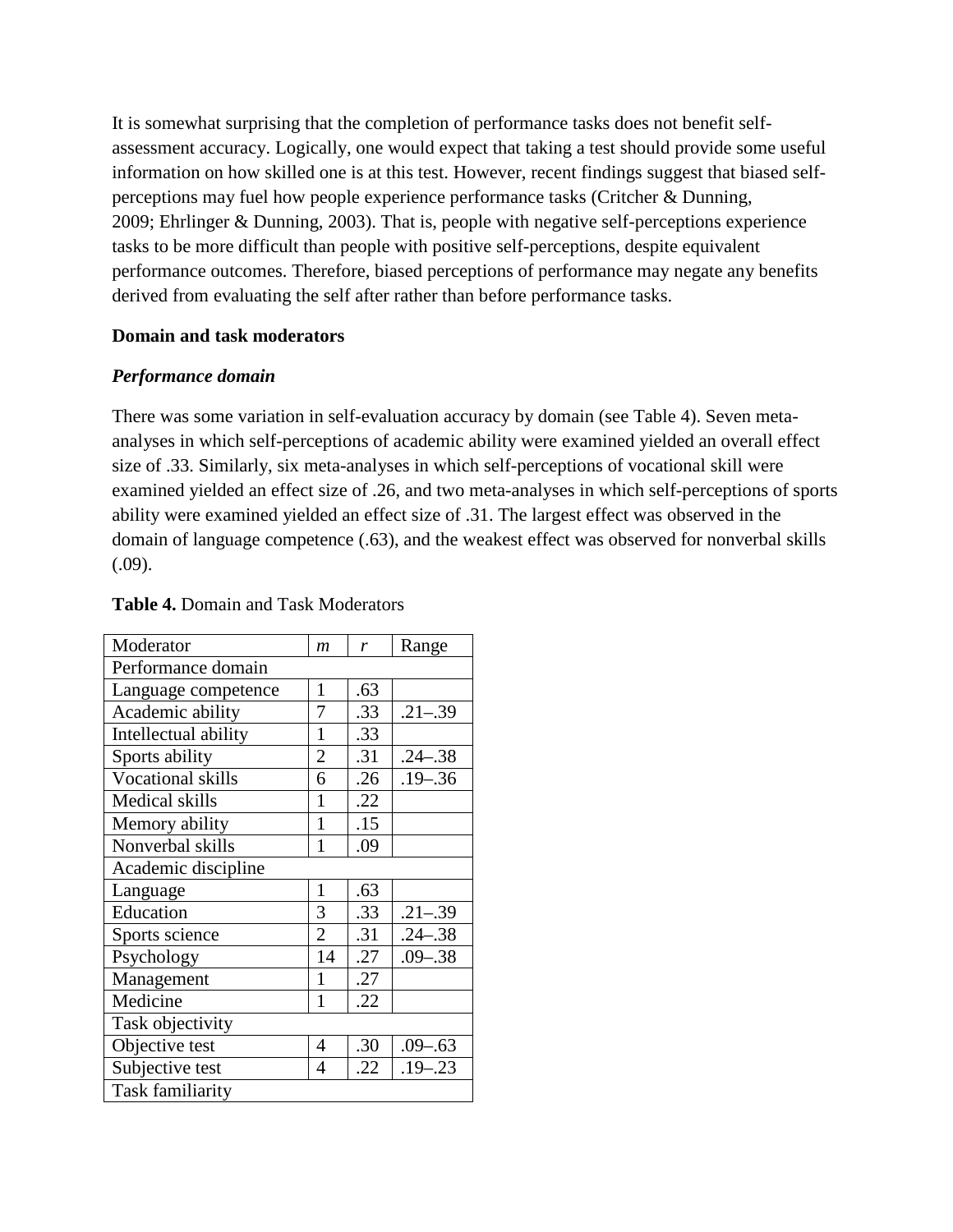| High familiarity  | 2 | .32 | $.25 - .39$ |
|-------------------|---|-----|-------------|
| Low familiarity   | 2 | .26 | $.18 - .34$ |
| Task complexity   |   |     |             |
| Low complexity    | 2 | .32 | $.10 - .53$ |
| Medium complexity | 2 | .21 | $.14 - .28$ |
| High complexity   | っ | .20 | $.15 - .24$ |

Note: m represents the number of meta-analyses that contributed to each effect; r represents the mean correlation between self-evaluations and objective performance across studies.

It is likely that features of these domains contributed to variations in self-perception accuracy. Language competence is a domain in which feedback is ubiquitous, and skill is objectively defined. The highly concrete and verifiable nature of skills within this domain provides little latitude for self-enhancement biases that thrive when domains are more ambiguous (Dunning et al., 1989). Alternatively, nonverbal skill is a domain in which people receive little to no direct feedback. Although people often make judgments about whether others are telling the truth or lying from nonverbal cues (e.g., eye gaze), they rarely receive objective feedback indicating whether others are actually telling the truth or lying as they would in a typical experiment (Bond & DePaulo, 2008). This lack of feedback may lead people to remain ignorant of their true nonverbal skill for most of their lives. Consistent with this argument, research suggests that clear and continual feedback about one's performances and judgments over time is an essential antidote to self-knowledge deficits (Butler & Winne, 1995).

### *Academic discipline*

With the exception of language learning  $(.63)$ , effect sizes were largely constant across academic disciplines. Fourteen meta-analyses were published in psychology journals, and these studies yielded a combined effect size of .27. Three meta-analyses published in education (.33) and two meta-analyses published in sports science (.31) yielded comparable findings.

### *Task objectivity*

In four meta-analyses, researchers used only objective performance measures, whereas in four other meta-analyses, researchers used only subjective performance measures. Self-perception accuracy appeared to be greater for tasks that were evaluated with an objective process (.30) as opposed to a subjective process (.22). Evaluating task performance with an objective process (e.g., the number of items answered correctly) may eliminate judgment biases that create error in the measurement of performance during subjective tasks (Biernat, 2003; Dunning & Hayes, 1996). Therefore, differences in self-insight as a function of task objectivity may occur because subjective tests contain greater measurement error than objective tests.

Moreover, differences in self-insight as a function of task objectivity may help explain differences in self-insight across domains (e.g., language competence, academic ability).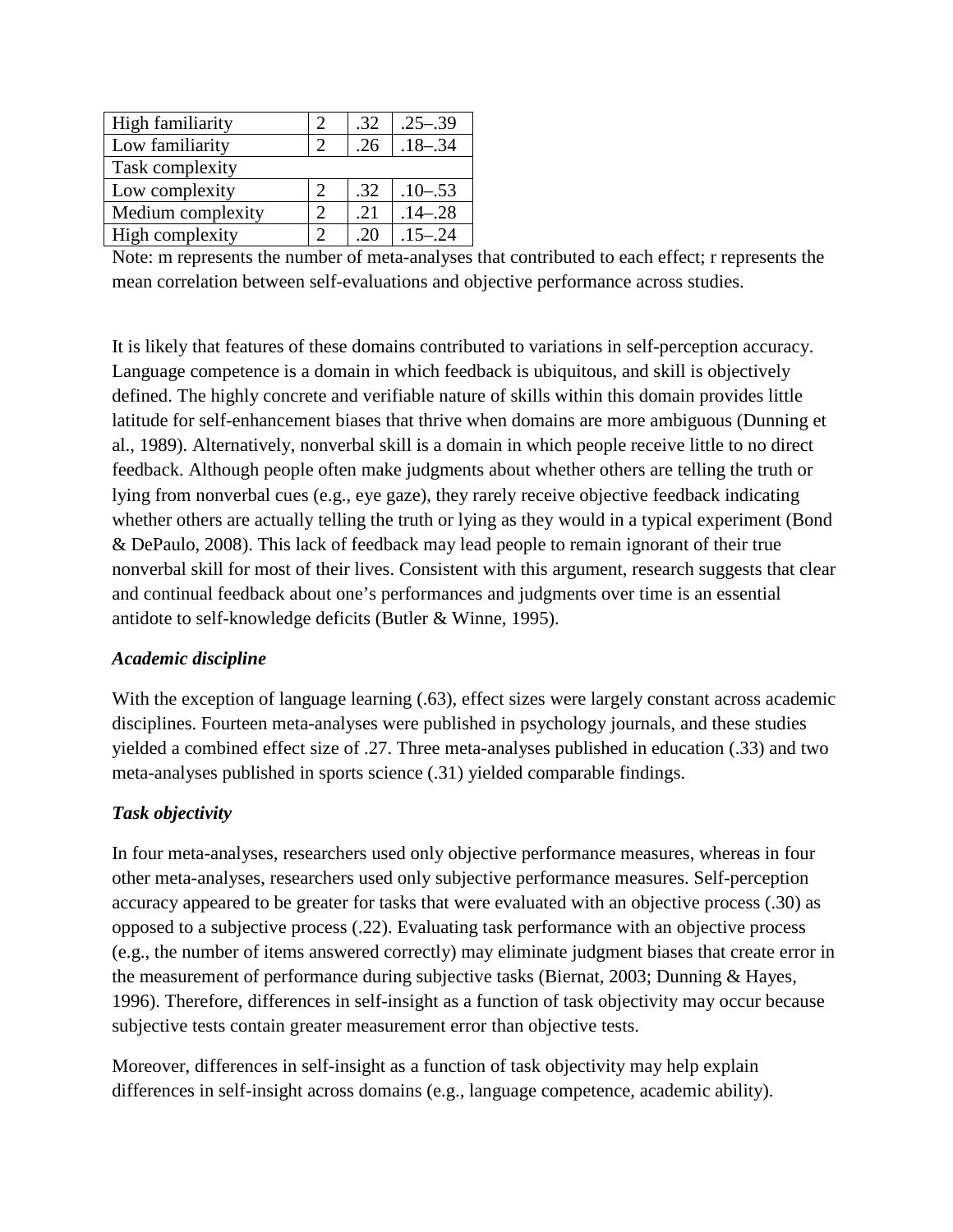Performance in some domains may be assessed with highly objective performance criteria. For example, language competence is typically measured with objective tests, such as whether people can identify the meaning of a word or can speak a word with the correct pronunciation. Conversely, other domains incorporate tasks that have more subjective outcome indices, such as performance evaluations by supervisors or coaches. Therefore, it is possible that differences in self-perception accuracy by performance domain are at least partly explained by the objectivity of tasks within each domain.

# *Task familiarity*

Aggregating across two meta-analyses (Beaudoin & Desrichard, 2011; Moritz et al., 2000), the correspondence between ability self-evaluations and objective performance was slightly larger among studies in which familiar tasks (.32) rather than unfamiliar tasks (.26) were used. These findings suggest that self-perception accuracy may improve as experience with tasks grows over time.

# *Task complexity*

Data from two meta-analyses (Beaudoin & Desrichard, 2011; Stajkovic & Luthans, 1998) demonstrated that self-insight of ability was greater for low-complexity (.32) than mediumcomplexity (.21) or high-complexity (.20) tasks. These findings indicate that simple, straightforward tasks may facilitate accurate self-evaluations more than complex, multiskill tasks. Just as complex personal attitudes are open to a variety of self-serving construals, feedback from tasks that involve complex skills (e.g., academic ability) may also be more open to selfserving interpretations than feedback from simple tasks (e.g., note taking; Dunning et al., 1989). However, it is also possible that performance on complex tasks is measured with greater error, given that complex tasks involve a weighting of multiple performance criteria, which may weaken their relationship with self-evaluations.

# **Meta-analytic method moderators**

Self-perception accuracy fluctuated somewhat as a function of the meta-analytic model used (see Table 5). Specifically, in 14 meta-analyses, researchers used a random-effect model and obtained an average effect of .28. In two meta-analyses, researchers used an unweighted model and obtained an average effect of .30. In five meta-analyses, researchers used a fixed-effect model and obtained an average effect of .37. These findings suggest that fluctuations in selfinsight across meta-analyses can be partly attributed to differences in the statistical model used to aggregate individual effects.

**Table 5.** Meta-Analytic Method Moderators

| Moderator    | m | Range |
|--------------|---|-------|
| Model type   |   |       |
| Fixed-effect |   |       |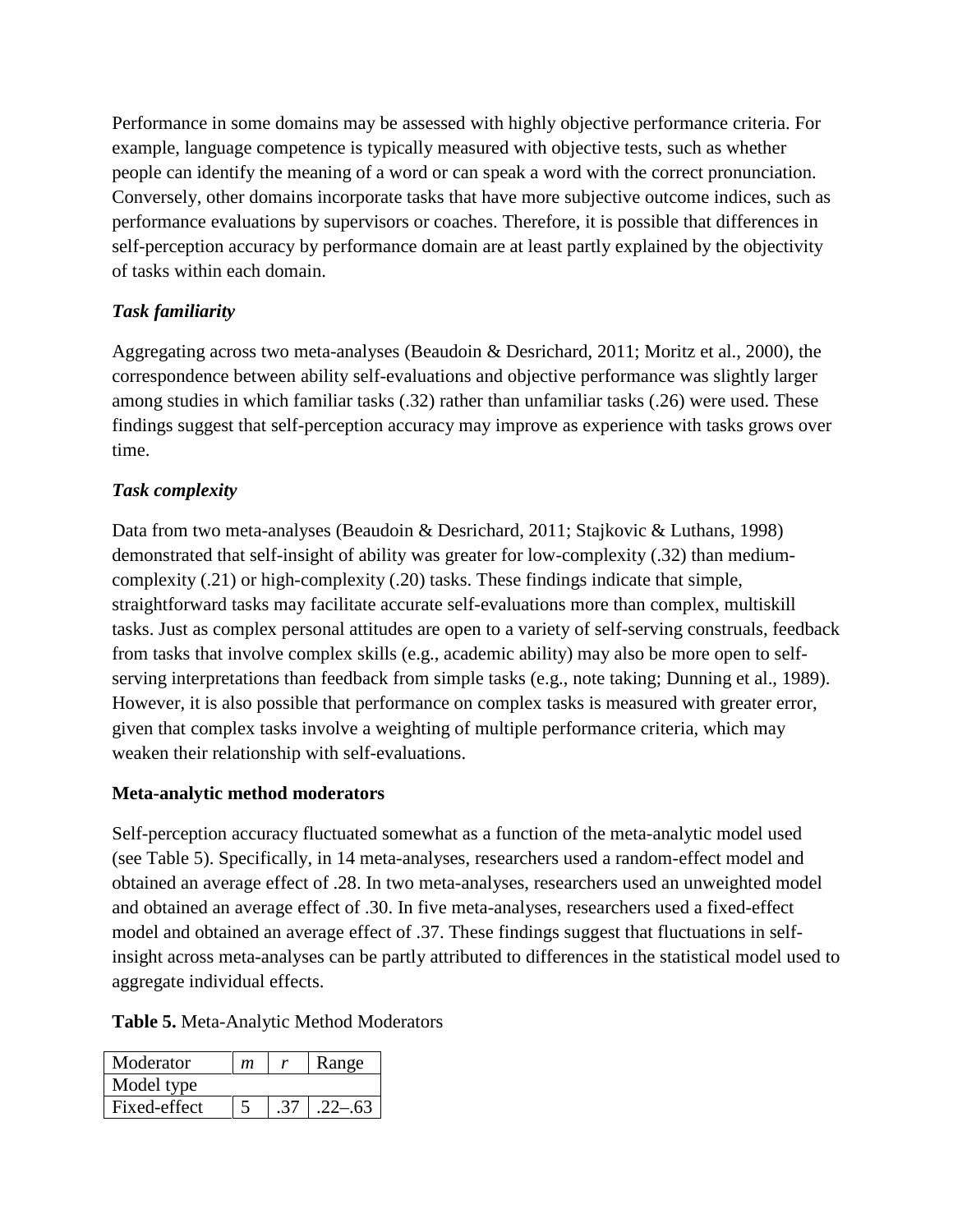| Unweighted                            |    | .30  | $.21 - .39$ |  |  |  |
|---------------------------------------|----|------|-------------|--|--|--|
| Random-effect                         | 14 | -28  | $.15 - .39$ |  |  |  |
| Measurement error                     |    |      |             |  |  |  |
| Corrected<br>$.23 - .50$<br>10<br>-35 |    |      |             |  |  |  |
| Uncorrected                           | 10 | - 77 | $19 - 40$   |  |  |  |

*Note:* m represents the number of meta-analyses that contributed to each effect; r represents the mean correlation between self-evaluations and objective performance across studies.

Additionally, the relation between self-perceptions and objective performance varied as a function of whether effect sizes were corrected for measurement error. Across 10 meta-analyses in which both corrected and uncorrected values were provided, the average effect was descriptively larger when examining corrected values (.35) than uncorrected values (.27). Because our primary model relied on uncorrected values, we may have slightly underestimated the magnitude of self-insight of ability. Nonetheless, self-insight was only moderate even after accounting for measurement error.

# **Limitations and Future Directions**

In the present synthesis of 22 meta-analyses, the relation between ability self-evaluations and objective performance outcomes across several domains was found to be moderate. Additionally, self-insight of ability fluctuated as a function of self-evaluation measurement and task moderators. However, there were limitations to the current approach that necessitate future study. In the next two sections, we discuss methodological and theoretical issues that are deserving of future research attention. We elaborate on some of these specific issues in the Appendix.

### **Methodological issues**

First, we used a descriptive approach that focused on a comparison of effect sizes across different conditions. This approach did not influence conclusions regarding the overall effect, in which we simply observed the size of the relation between self-evaluations and objective performance measures across domains. However, our descriptive approach did make it challenging to interpret results from some of the moderation tests in which differences between conditions were relatively small (e.g., task familiarity). Future research is needed to formally test the impact of currently considered moderators on self-insight of ability and whether self-insight is significantly greater in some conditions than others.

Second, we used an unweighted average of the individual meta-analytic effects to estimate the population effect. Although previous research suggests that unweighted averages outperform averages that weight by sample size in traditional meta-analyses of individual studies (Bonett, 2008; Krizan, 2010; Shuster, 2010), future work is needed to examine whether unweighted averages are superior to weighted averages in metasynthesis.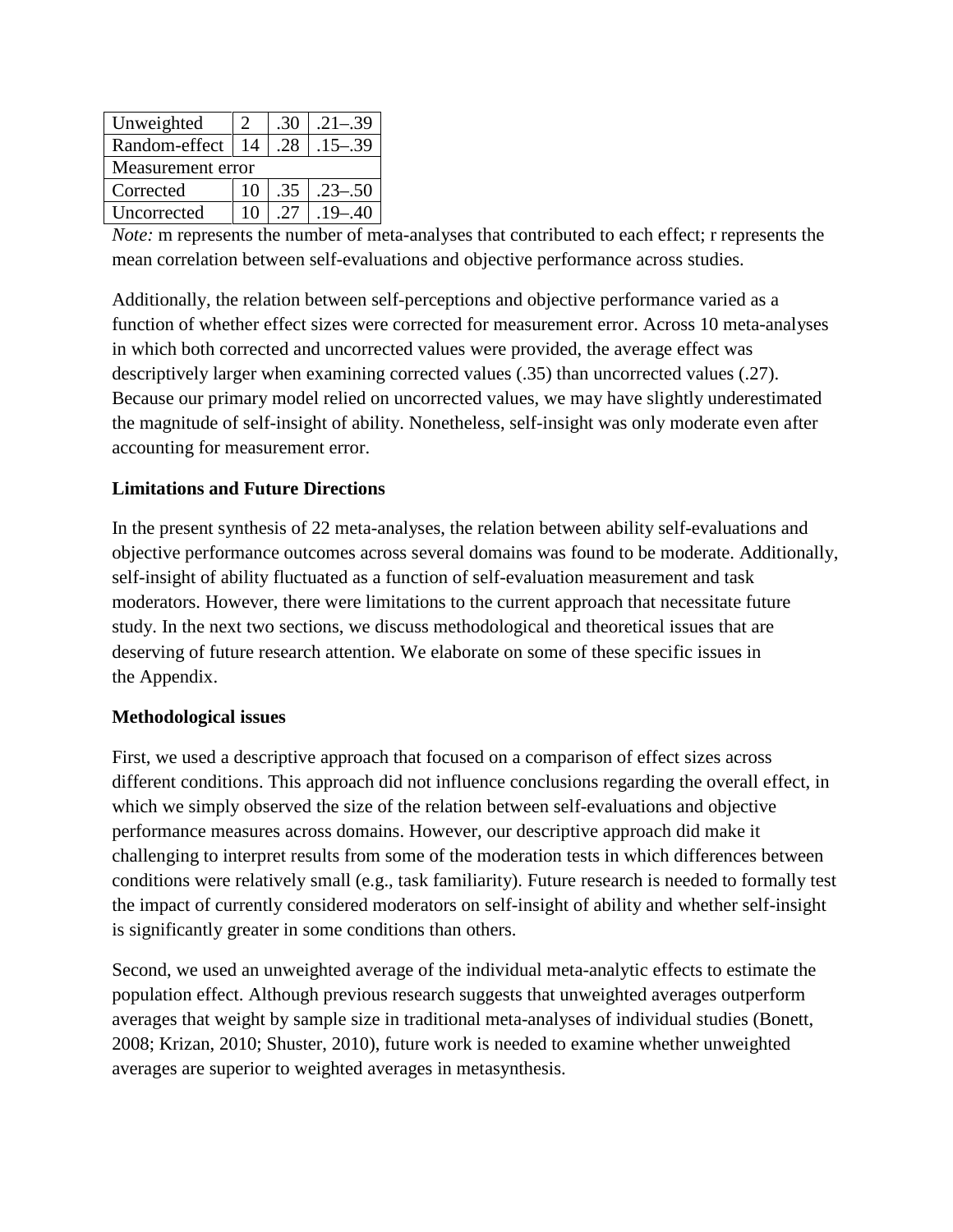Third, we found that self-insight of ability was somewhat higher when examining effects that were corrected for measurement error. However, we were only able to examine the effect of measurement error among a subset of the meta-analyses because in several meta-analyses, corrected effects were not reported. Future study is needed to further explore the degree to which measurement error affects estimates of self-insight. Additionally, in future studies, researchers should explore the degree to which measurement error accounts for differences in self-insight as a function of critical moderators, including domain, task objectivity, and task complexity.

Fourth, because in most meta-analyses researchers did not specify whether they incorporated studies in which absolute, comparative, or both types of rating scales were used, we were unable to examine whether self-insight of ability fluctuated as a function of measurement scale. Some research suggests that self-insight is greater when assessed with comparative rather than absolute rating scales (Goffin & Olson, 2011). If authors of prior meta-analyses incorporated data from absolute rating scales, it is possible that they underestimated self-insight of ability. Future research is needed to examine this possibility more directly, and it is advised that in future metaanalyses, researchers report the types of scales they used with greater precision.

Fifth, a key issue in the use of metasynthesis is the overlapping of samples across meta-analyses. Because of missing or incomplete information, we were unable to quantify the degree of sample overlap in the current article. Future researchers may consider more precise reporting of the samples used in each of their meta-analytic effects.

#### **Theoretical issues**

Although the present metasynthesis showed that self-insight of ability is moderated by several factors, future research is needed to uncover additional moderators. One potential moderator is the importance of the self-evaluation domain. Past research suggests that self-evaluation accuracy is higher for unimportant than important domains (John & Robins, 1993; Vazire, 2010). Assessment of self in important domains (e.g., physical attractiveness and intelligence) is clouded by motivational factors, such as a desire to perceive oneself positively, which undermines self-evaluation accuracy. Most of the domains studied in the present article would typically be regarded as important (e.g., academic and vocational skills), and thus it is possible that self-evaluation accuracy is higher in other domains. Nonetheless, domain importance is highly subjective and specific to the population being studied (Crocker & Wolfe, 2001), making it inappropriate to assign post hoc ratings of domain importance needed for moderation tests.

Future research is also needed to identify why people sometimes have inaccurate perceptions of their abilities and to develop interventions aimed at increasing self-evaluation accuracy. Bolstering feelings of self-worth via self-affirmation manipulations (e.g., writing about important values or a personal triumph) may be one pathway toward more balanced and ultimately more accurate self-perceptions. For example, the common tendency for people to be overly optimistic about the future subsides after self-affirmation (Klein et al., 2010). Another avenue may involve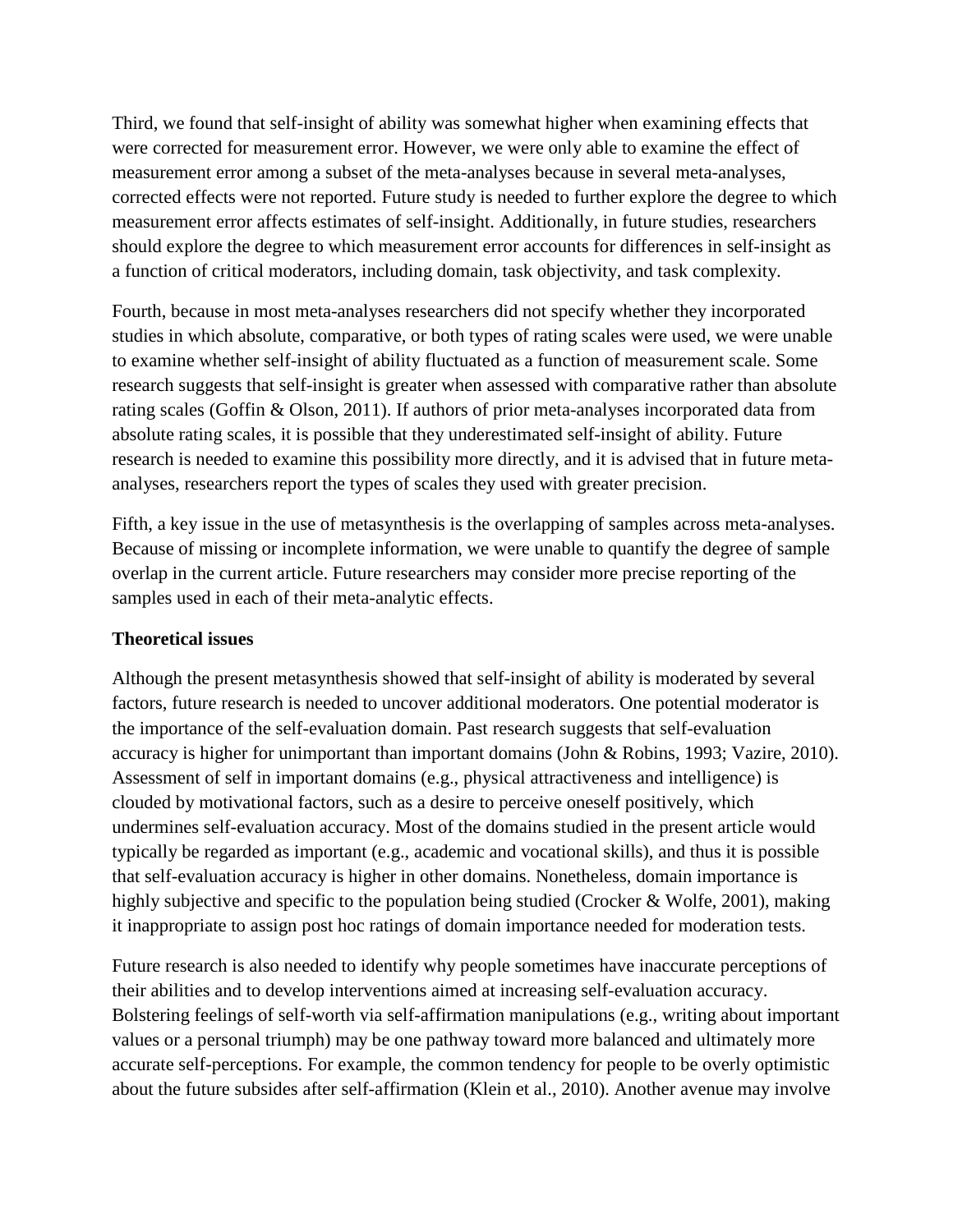raising interpersonal accountability, which can lead people to assess themselves with more scrutiny (Tetlock & Kim, 1987).

Finally, in future studies, researchers who seek to determine the overall relation between selfevaluations and external criteria may benefit from cross-disciplinary collaborations. For example, researchers could explore when and why self-insight varies across different domains and tasks. Additionally, in future studies, researchers could examine whether some individuals consistently have better self-knowledge across domains than others, and whether personality factors (e.g., intelligence, self-consciousness, or narcissism) contribute to global differences in self-knowledge. It is our hope that the present article increases awareness of the interdisciplinary nature of self-knowledge research and ultimately spurs productive collaborations among scholars of different research traditions. Now that researchers are beginning to resolve the basic question of how well people evaluate their abilities, future study is needed to explore the benefits and costs of accurate self-evaluations, and whether accurate self-evaluations are more important in some contexts than others.

In our critique of the literature, we found that in prior meta-analyses, researchers sometimes failed to adequately report critical information, such as the samples that contributed to each meta-analytic effect, the type of self-evaluation measures used, and the potential role of measurement error in the performance criterion (see the Appendix for more details). In raising awareness of these omissions, it is our hope that in future meta-analyses, researchers are more careful in their reporting to better enable subsequent metasyntheses. Going beyond the specific focus of this research, the metasynthesis approach advocated here could be used to address a variety of different research questions in psychological science. Meta-analytic techniques are becoming more common, and as this trend continues, there will inevitably be research questions that have been examined by multiple, related meta-analyses. Researchers in these situations may consider adopting a metasynthetic approach to derive a robust estimate of population effects. To our knowledge, we are among the first in psychological science to use metasynthesis, and the present article could serve as a template for later researchers using this analytic technique.

### **Appendix**

### **Measurement and reporting concerns**

There were several limitations to the use of metasynthesis for evaluating self-insight of ability across domains. These limitations are due to aspects of the methodology used in prior metaanalyses, missing information, and conceptual ambiguities associated with aggregating results of studies in which different operationalizations of key constructs were used. In the following sections, we give details on each of these concerns.

#### *Accuracy versus bias*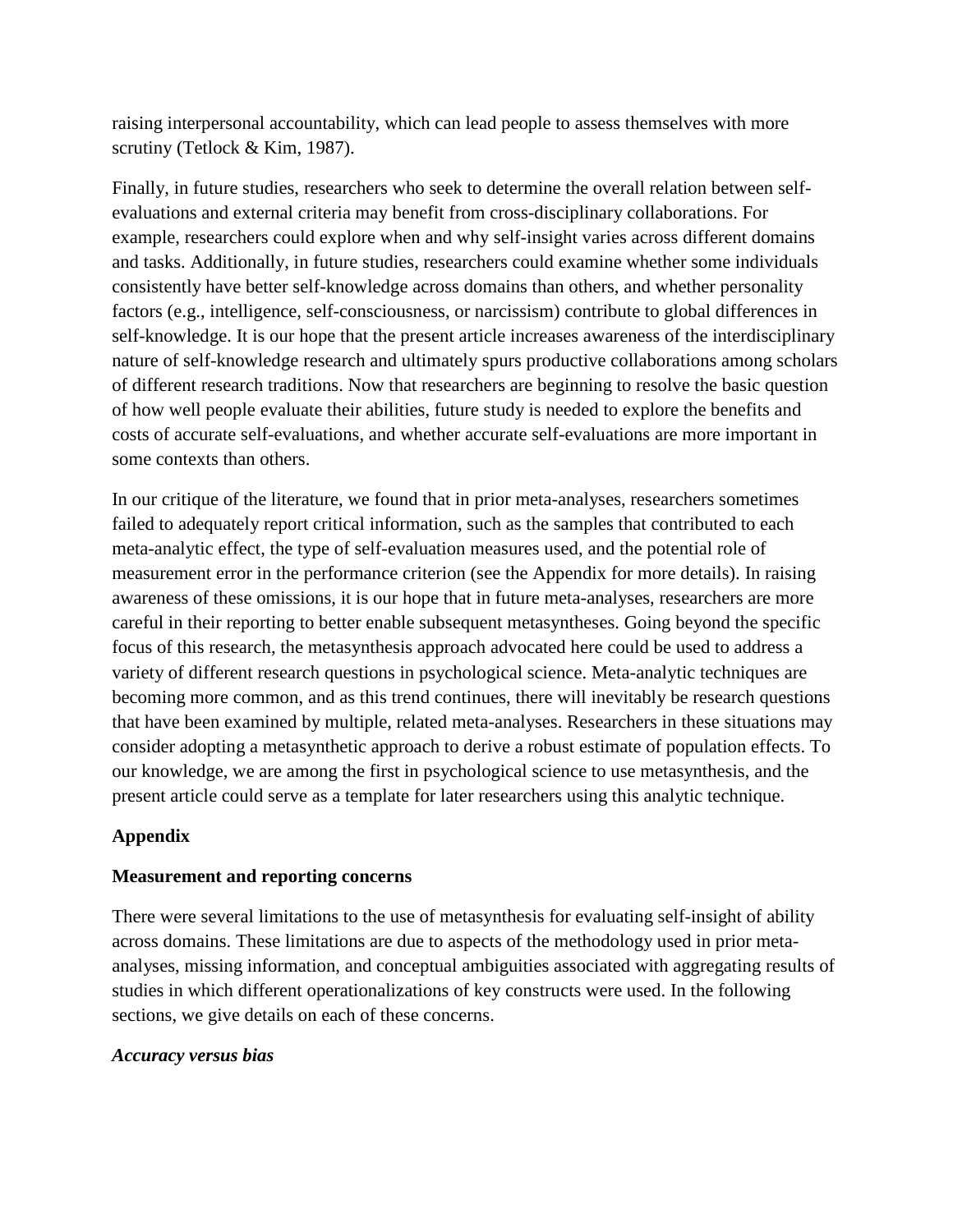In each of the meta-analyses, researchers indexed self-insight by reporting the correlation (*r*) between self-evaluations and an external criterion. Correlations are useful in providing information about the *accuracy* of self-evaluations of ability, that is, whether people who evaluate themselves favorably actually perform well, and whether people who evaluate themselves unfavorably actually perform poorly. However, correlations cannot be used to specify the direction or magnitude of *bias* in ability self-evaluations. Thus, it remains unclear whether deviations in self-evaluations versus objective performance are best captured by an overrating of ability, underrating of ability, or a combination of both processes under different circumstances. Both overrating and underrating have been observed in several contexts (Kruger, 1999;Moore & Healy, 2008). However, existing self-evaluation research suggests that overrating may be more prevalent than underrating (Alicke & Sedikides, 2009;Sedikides & Gregg, 2008).

#### *Absolute versus comparative judgments*

Absolute self-evaluations are made without an explicit reference point (e.g., "How good are you at math?"). Conversely, comparative self-evaluations are made in relation to other people (e.g., "How good are you at math in comparison to the average student at your school?"). With one exception (Freund & Kasten, 2012), none of the meta-analyses examined in the present study tested the effect of this moderator, and most authors did not specify whether they used absolute, comparative, or both types of measures. Some research suggests that comparative selfevaluations are more accurate than absolute self-evaluations (see Goffin & Olson, 2011). For example, comparative self-ratings of intelligence predict intelligence test performance better than absolute self-ratings (Freund & Kasten, 2012). However, people often neglect comparative reference points, leading them to interpret comparative self-evaluation items in an absolute manner (Chambers & Windschitl, 2004; Kruger, 1999). Additionally, absolute self-evaluations often reflect implicit social comparisons (Dunning, 2000). Thus, there are presently mixed findings with regard to whether absolute self-evaluations yield greater accuracy than comparative self-evaluations. Because most of the meta-analyses studied in the current article did not report the types of self-evaluation measures they used, in our analysis, we were unable to test whether absolute self-evaluations predict performance outcomes better than comparative self-evaluations.

#### *Definition of constructs*

To facilitate inclusion of as much data as possible, we incorporated meta-analyses in which several different measures of ability self-perception were used, including self-evaluations of ability and knowledge as well as domain-specific measures of self-concept, self-efficacy, selfconfidence, and self-esteem. Self-evaluations of ability involve an explicit assessment of one's skill in a given domain (e.g., "How would you rate your math ability?") and, thus, are the most direct measure of ability self-perceptions. In domain-specific self-concept measures, people are asked to rate how good or bad they are in a given domain (Moller, Pohlmann, Koller, & Marsh, 2009; e.g., "How good are you at math?"). In domain-specific self-efficacy measures, people are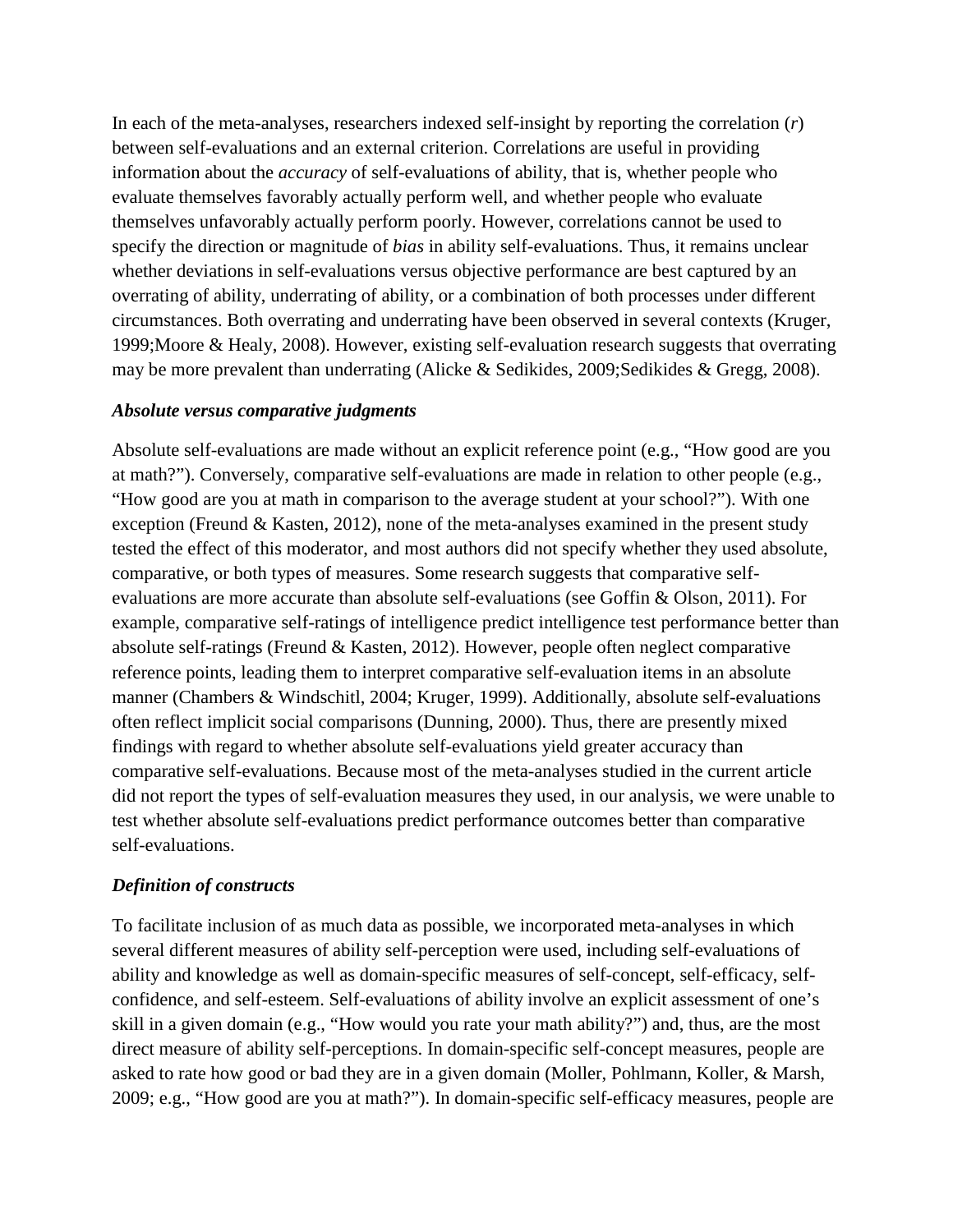asked to assess their ability to reach a performance goal or exert control over an important life event (Bandura, 1997; e.g., "Will you perform well on this math test?"). In domain-specific selfconfidence measures, people are asked to assess how confident they are that they can accomplish a given task (Woodman & Hardy, 2003; e.g., "How confident are you that you will perform well on the math test?"). In domain-specific self-esteem measures, people are asked to indicate how satisfied they are with themselves in a given domain (Bowling, Eschleman, Wang, Kirkendall, & Alarcon, 2010; e.g., "How satisfied are you with your math ability?"). Finally, self-evaluations of knowledge involve an explicit assessment of one's knowledge in a given domain (Sitzmann, Ely, Brown, & Bauer, 2010; e.g., "How knowledgeable are you about math?"). Regardless of the particular definition of self-evaluation, in all meta-analyses, self-perceptions regarding a construct based on ability (e.g., math or verbal ability) were compared with an objective criterion assessing that ability (e.g., standardized math or verbal tests).

Although it was beyond the scope of the current article to compare and contrast these different operational definitions of self-perception (see Leary & Tangney, 2012; Marsh, Craven, & McInerney, 2008), it is important to note that each judgment involves an evaluation of one's knowledge, skill, or ability in a specific domain. Furthermore, each judgment can be differentiated from broader measures of personality—such as those of the Big Five personality traits (John, Naumann, & Soto, 2008) or global self-esteem (Rosenberg, 1965)—that involve evaluations of one's global emotional and behavioral tendencies as opposed to one's ability to perform tasks within a specific domain. Although domain-specific self-judgments of ability that involve valenced aspects of the self may reflect personality traits (e.g., neuroticism; Judge, Erez, Bono, & Thoresen, 2002), they still focus on perceived ability or competence in a given domain rather than broad personality tendencies or global self-evaluations (see Freund & Kasten, 2012, for similar reasoning).

#### *Measurement error*

Although the goal of this project was to estimate the relation between self-perceptions of ability and objective performance outcomes, measures of self-evaluation and objective performance likely contain some degree of measurement error. Along these lines, objective tests of people's abilities may not be perfect estimates of people's actual abilities, especially when these tests involve a complex or subjective scoring process. Therefore, our results should be interpreted as showing the relation between measures of self-perceived ability and measures of actual ability, rather than showing the relation between these actual constructs.

As we reported earlier, in several of the meta-analyses, researchers corrected for error in the measurement of objective performance in their effect size estimates. This allowed us to test the effect of such statistical corrections on the relation between ability self-evaluations and performance outcomes. Further, whereas in some of the meta-analyses researchers provided both corrected and uncorrected values (10), others provided only uncorrected (11) or corrected (1) values. We did not disattenuate the single corrected meta-analytic effect (Stajkovic & Luthans,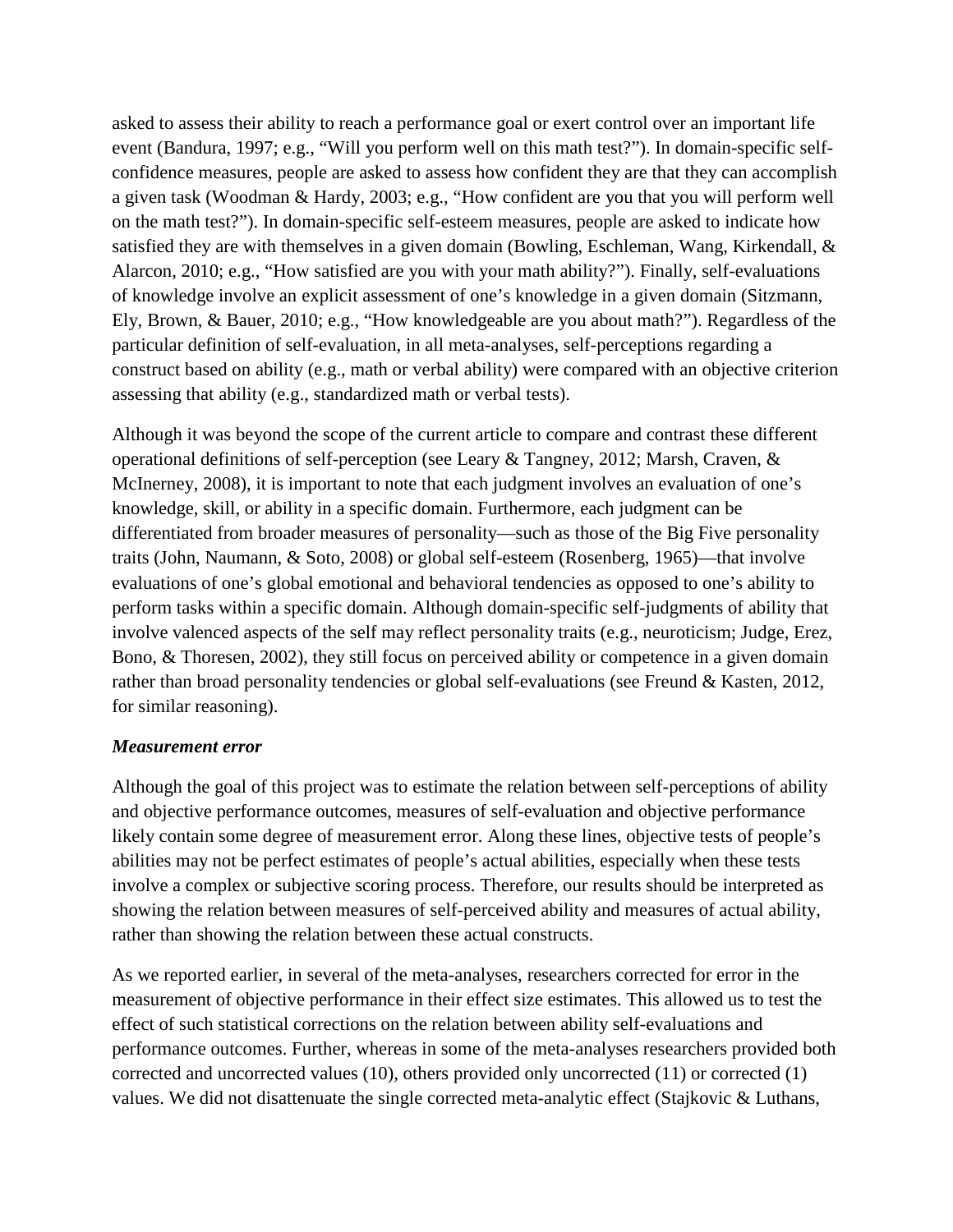1998), as the specific procedure that was used to correct for attenuation in this article was not specified. Alternatively, we simply incorporated the corrected effect into our model. As a result, our final model included a combination of corrected (1) and uncorrected (21) effects.

Finally, some of the theoretical moderators we have discussed may be related to measurement error; performance tasks that are measured with less error should yield greater agreement with self-perceptions than tasks that are measured with more error. For example, tasks in which a subjective scoring process is used (e.g., teacher or supervisor evaluations) may yield lower agreement with self-perceptions because they contain greater measurement error than tasks in which an objective scoring process is used (e.g., the number of items answered correctly). It is important to note the potential role of measurement error in the interpretation of our results.

# *Type of statistical model*

Another limitation of metasynthesis in this context is that in some of the meta-analyses, researchers used different statistical models when aggregating individual effects (e.g., fixedeffect or random-effect models). For this reason, the standard errors of the individual metaanalytic effects are not comparable and thus cannot be aggregated to yield meaningful confidence intervals or enable conclusions of statistical significance (see Hedges & Vevea, 1998). In light of these concerns, we focus only on aggregate estimates and their ranges, without formal computation of relevant confidence intervals or standard errors. However, given the extremely large pool of respondents and studies, all of the observed effects should be precise, and their differences should be meaningful.

Furthermore, the model we employed used an unweighted average of the individual metaanalytic effects as an estimation of the population effect. Researchers have yet to discern whether unweighted averages outperform averages weighted by sample size in metasynthesis. In more traditional meta-analyses of individual studies, however, unweighted meta-analytic averages are robust and tend to outperform averages that weight by study sample size (see Bonett, 2008; Krizan, 2010; Shuster, 2010; see alsoSweeny & Krizan, 2013).

Finally, some meta-analytic procedures transform effects into Fischer's *z* scores prior to aggregation, and then *z* scores are converted back into standard effect size metrics for the purpose of interpretation (see Johnson & Eagly, 2000; Rosenthal, 1991). We did not transform the individual meta-analytic effects into *z* scores because transformation is used to facilitate formal tests of statistical significance that were inappropriate in this instance.

# *Overlapping samples*

A potential limitation of metasynthesis is the overlapping of samples across meta-analyses (Johnson, Scott-Sheldon, & Carey, 2010). We inspected the meta-analyses for shared samples. In two meta-analyses, the researchers did not provide information on samples used (Hansford & Hattie, 1982; S. Ross, 1998), and 10 meta-analyses did not have any overlapping of samples.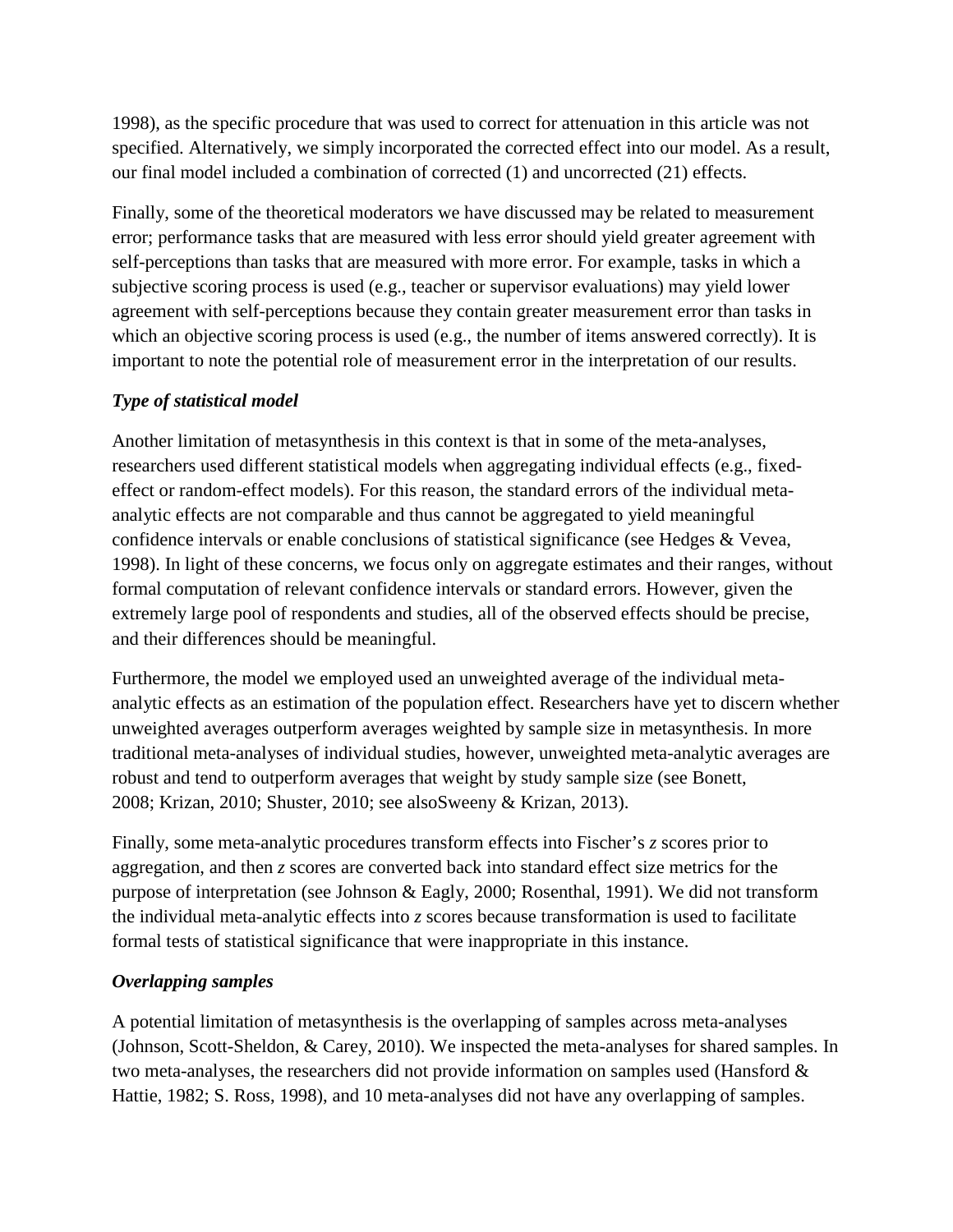There was some overlap among the remaining 10 meta-analyses; however, each of the individual meta-analytic effects contained unique data that were not shared by other meta-analyses. Further, it was not possible to quantify the degree of sample overlap because of missing information. In most of the meta-analyses, researchers tested multiple effects without specifying which samples contributed to which effects. Nonetheless, because the metasynthesis approach used here was descriptive in nature, it did not assume independence of observations that would be required in formal meta-analytic computations.

### **Article Notes**

• **Declaration of Conflicting Interests** The authors declared that they had no conflicts of interest with respect to their authorship or the publication of this article.

### **Notes**

**1.** All reported correlations represent the mean correspondence between self-evaluations and objective performance outcomes aggregating across numerous primary studies.

# **References**

References marked with an asterisk indicate studies included in the metasynthesis.

- 1. Ackerman P. L., Beier M. E., Bowen K. R.(2002). What we really know about our abilities and our knowledge. Personality and Individual Differences, 33, 587–605.doi:10.1016/S0191- 8869(01)00174-X
- 2. Ackerman P. L., Wolman S. D. (2007). Determinants and validity of self-estimates of abilities and self-concept measures. Journal of Experimental Psychology: Applied,13, 53– 78. doi:10.1037/1076-898X.13.2.57
- 3. Albert S. (1977). Temporal comparison theory. Psychological Review, 84,485– 503. doi:10.1037/0033-295X.84.6.485
- 4. Alicke M. D., Sedikides C. (2009). Self-enhancement and self-protection: What are they and what they do. European Review of Social Psychology, 20, 1– 48.doi:10.1080/10463280802613866
- 5. Alicke M. D., Sedikides C. (Eds.). (2011). *Handbook of self-enhancement and selfprotection*. New York, NY: Guilford Press.
- 6. Bandura A. (1977). Self-efficacy: Toward a unifying theory of behavioral change.Psychological Review, 84, 191–215. doi:10.1037/0033-295X.84.2.191
- 7. Bandura A.(1986). *Social foundations of thought and action: A social cognitive theory*. Englewood Cliffs, NJ: Prentice Hall.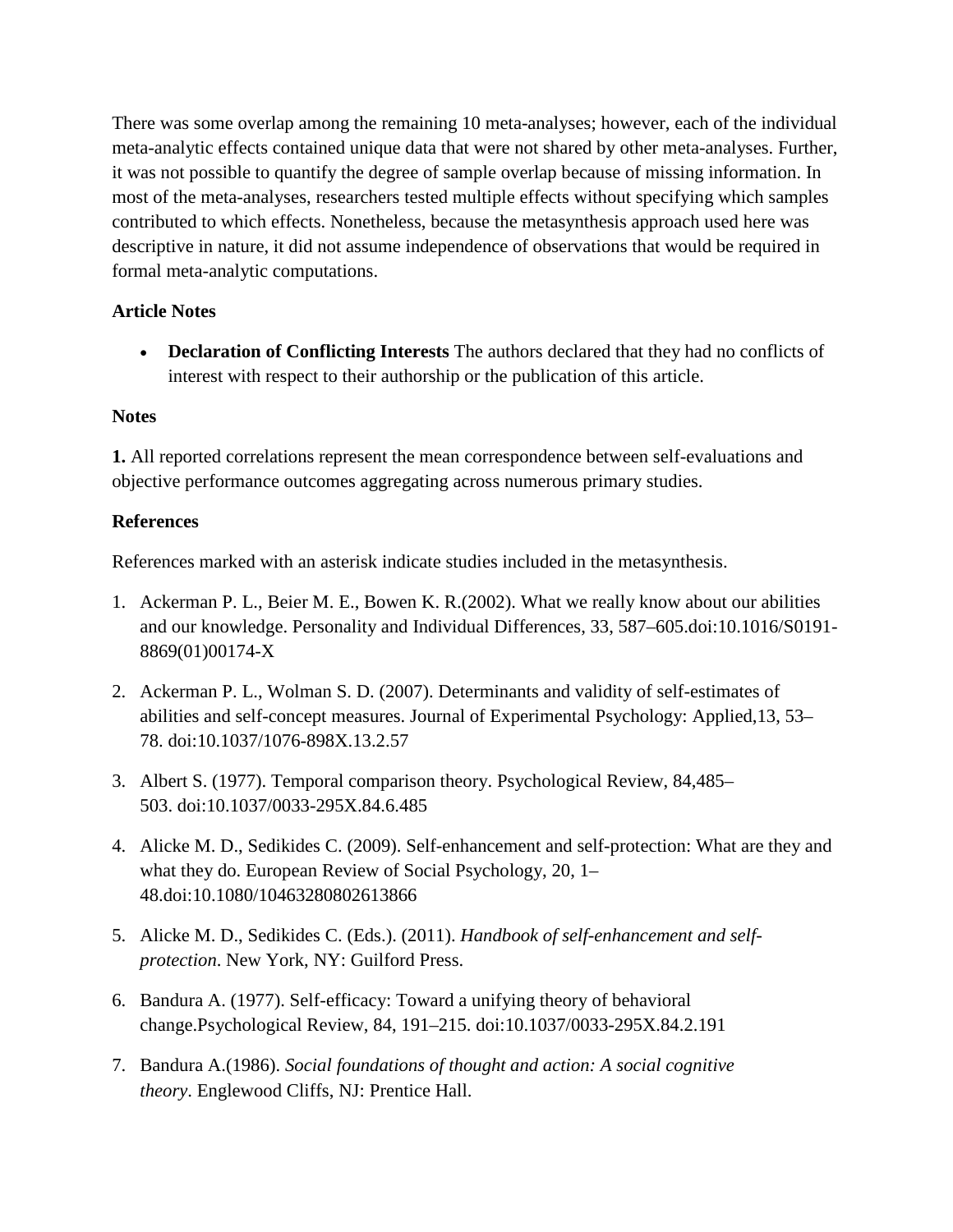- 8. Bandura A. (1997). *Self-efficacy: The exercise of control*. New York, NY: Freeman.
- 9. Bargh J. A., Gollwitzer P. M., Lee-Chai A., Barndollar K., Troetschel R. (2001).The automated will: Nonconscious activation and pursuit of behavioral goals. Journal of Personality and Social Psychology, 81, 1014–1027. doi:10.1037/0022-3514.81.6.1014
- 10. \*Beaudoin M., Desrichard O. (2011). Are memory self-efficacy and memory performance related? A meta-analysis. Psychology Bulletin, 137, 211–241.doi:10.1037/a0022106
- 11. Biernat M. (2003). Toward a broader view of social stereotyping. American Psychologist, 58, 1019–1027. doi:10.1037/0003-066X.58.12.1019
- 12. \*Blanch-Hartigan D. (2011). Medical students' self-assessment of performance: Results from three meta-analyses. Patient Education and Counseling, 84, 3– 9.doi:10.1016/j.pec.2010.06.037
- 13. Bogg T., Roberts B. (2004). Conscientiousness and health-related behaviors: A meta-analysis of the leading behavioral contributors to mortality. Psychological Bulletin, 130, 887– 919. doi:10.1037/0033-2909.130.6.887
- 14. Bond C. F. Jr., DePaulo B. M. (2008). Individual differences in judging deception: Accuracy and bias. Psychological Bulletin, 134, 477–492. doi:10.1037/0033-2909.134.4.477
- 15. Bonett D. G. (2008). Meta-analytic interval estimation for bivariate correlations.Psychological Methods, 13, 173–181. doi:10.1037/a0016619
- 16. Bowling N. A., Eschleman K. J., Wang Q., Kirkendall C., Alarcon G. (2010). A metaanalysis of the predictors and consequences of organization-based self-esteem.Journal of Occupational and Organizational Psychology, 83, 601–626.doi:10.1348/096317909X454382
- 17. Buss D. M. (2009). The great struggles of life: Darwin and the emergence of evolutionary psychology. American Psychologist, 64, 140–148. doi:10.1037/a0013207
- 18. Butler D. L., Winne P. H. (1995). Feedback and self-regulated learning: A theoretical synthesis. Review of Educational Research, 65, 245–281.doi:10.2307/1170684
- 19. Camerer C., Lovallo D. (1999). Overconfidence and excess entry: An experimental approach. American Economic Review, 89, 306–318. doi:10.1257/aer.89.1.306
- 20. Caputo D., Dunning D. (2005). What you don't know: The role played by errors of omission in imperfect self-assessments. Journal of Experimental Social Psychology,41, 488– 505. doi:10.1016/j.jesp.2004.09.006
- 21. Carnegie D. (2012). *How to win friends and influence people*. New York, NY:Pocket Books. (Original work published 1936)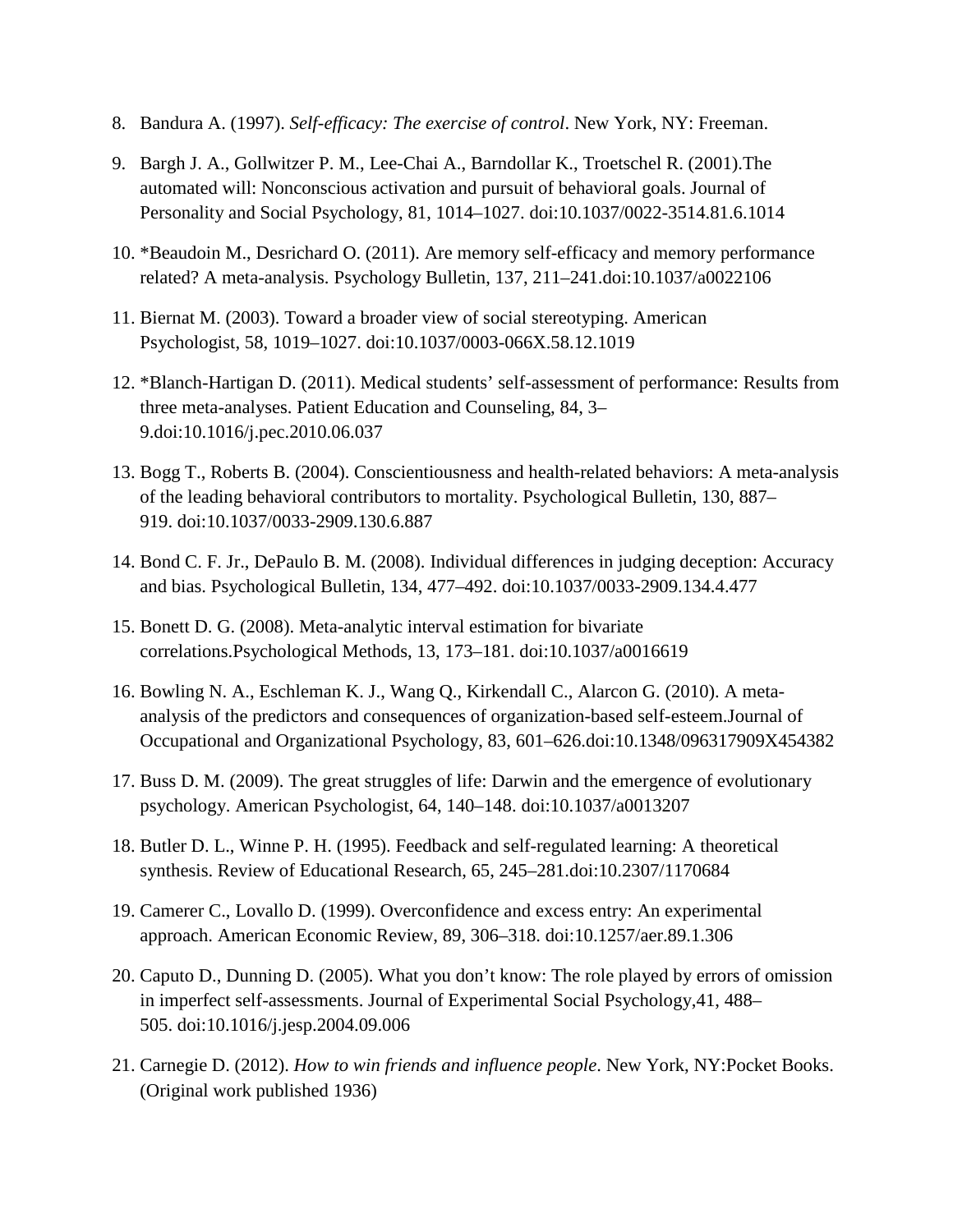- 22. Chambers J. R., Windschitl P. D. (2004). Biases in social comparative judgments: The role of nonmotivated factors in above-average and comparative-optimism effects.Psychological Bulletin, 130, 813–838. doi:10.1037/0033-2909.130.5.813
- 23. Chipman S. F., Krantz D. H., Silver R. (1992). Mathematics anxiety and science careers among able college women. Psychological Science, 3, 292–295.doi:10.1111/j.1467- 9280.1992.tb00675.x
- 24. Cohen J. (1992). A power primer. Psychological Bulletin, 112, 155–159.doi:10.1037/0033- 2909.112.1.155
- 25. Colvin C., Block J. (1994). Do positive illusions foster mental health? An examination of the Taylor and Brown formulation. Psychological Bulletin, 116, 3–20.doi:10.1037/0033- 2909.116.1.3
- 26. Connolly J. J., Kavanagh E. J., Viswesvaran C. (2007). The convergent validity between self and observer ratings of personality: A meta-analytic review. International Journal of Selection and Assessment, 15, 110–117. doi:10.1111/j.1468-2389.2007.00371.x
- 27. \*Conway J. M., Huffcutt A. I. (1997). Psychometric properties of multisource performance ratings: A meta-analysis of subordinate, supervisor, peer, and self-ratings. Human Performance, 10, 331–360. doi:10.1207/s15327043hup1004\_2
- 28. Critcher C. R., Dunning D. (2009). How chronic self-views influence (and mislead) selfassessments of performance: Self-views shape bottom-up experiences with the task. Journal of Personality and Social Psychology, 97, 931–945.doi:10.1037/a0017452
- 29. Crocker J., Wolfe C. T. (2001). Contingencies of self-worth. Psychological Review,108, 593–623. doi:10.1037/0033-295X.108.3.593
- 30. Custers R., Aarts H. (2010). The unconscious will: How the pursuit of goals operates outside of conscious awareness. Science, 329, 47–50.doi:10.1126/science.1188595
- 31. Davis D. A., Mazmanian P. E., Fordis M., Van Harrison R. R., Thorpe K. E., Perrier L. (2006). Accuracy of physician self-assessment compared with observed measures of competence: A systematic review. The Journal of the American Medical Association, 296, 1094–1102. doi:10.1001/jama.296.9.1094
- 32. DePaulo B. M., Bell K. L. (1996). Truth and investment: Lies are told to those who care. Journal of Personality and Social Psychology, 71, 703–716. doi:10.1037/0022- 3514.71.4.703
- 33. Dunning D. (2000). Social judgment as implicit social comparison. In Suls J.,Wheeler L. (Eds.), *Handbook of social comparison: Theory and research* (pp.353– 378). New York, NY: Kluwer/Plenum.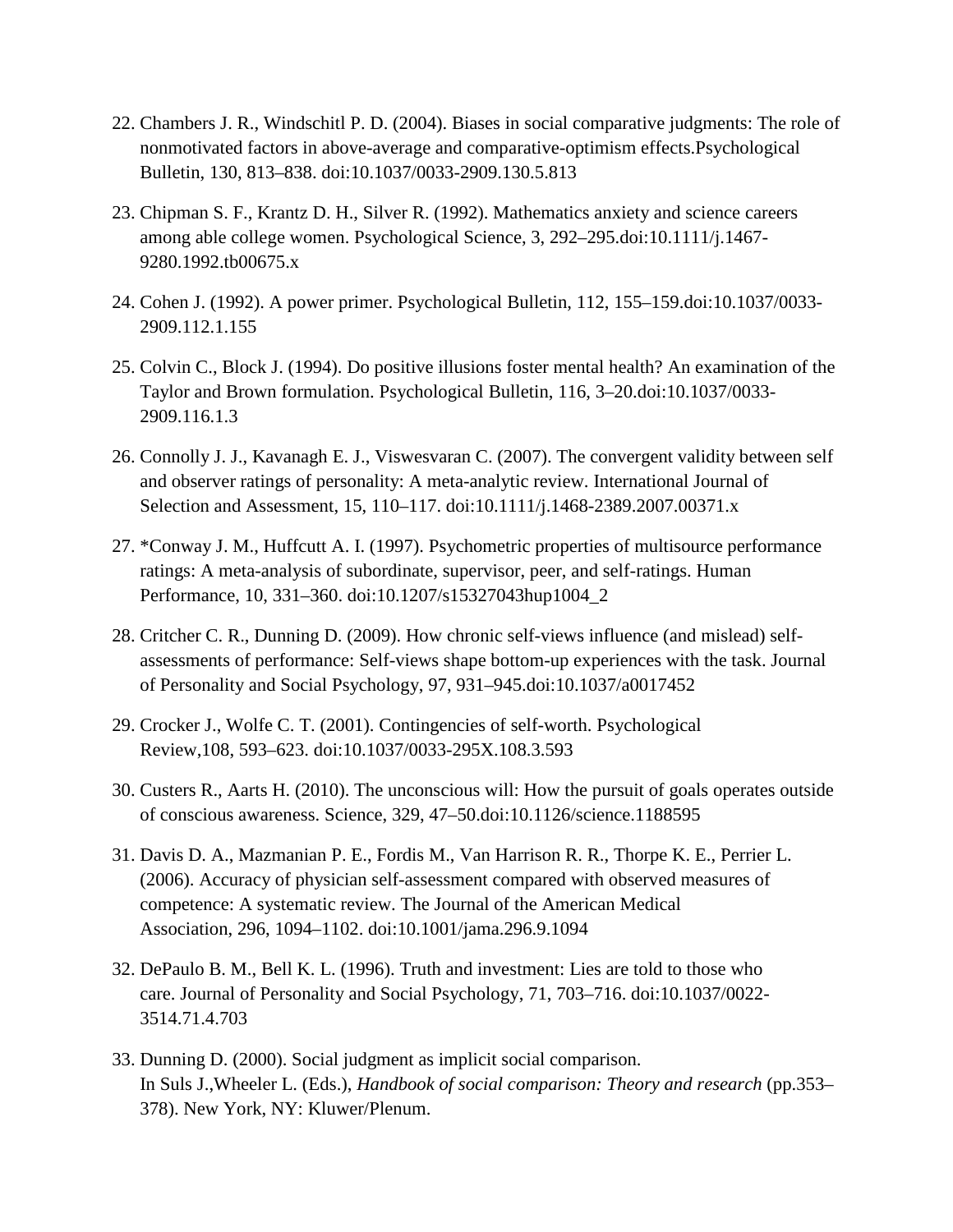- 34. Dunning D.(2005). *Self-insight: Roadblocks and detours on the path to knowing thyself*. New York, NY: Psychology Press.
- 35. Dunning D. (2011). The Dunning-Kruger effect: On being ignorant of one's own ignorance. In *Advances in experimental social psychology* (Vol. 44, pp. 247–296). San Diego, CA: Elsevier. doi:10.1016/B978-0-12-385522-0.00005-6
- 36. Dunning D., Hayes A. F. (1996). Evidence for egocentric comparison in social judgment. Journal of Personality and Social Psychology, 71, 213–229.doi:10.1037/0022- 3514.71.2.213
- 37. Dunning D., Heath C., Suls J. M. (2004). Flawed self-assessment: Implications for health, education, and the workplace. Psychological Science in the Public Interest, 5,69– 106. doi:10.1111/j.1529-1006.2004.00018.x
- 38. Dunning D., Myerowitz J. A., Holzberg A. D. (1989). Ambiguity and self-evaluation: The role of idiosyncratic trait definitions in self-serving assessments of ability. Journal of Personality and Social Psychology, 57, 1082–1090. doi:10.1037/0022-3514.57.6.1082
- 39. Ehrlinger J., Dunning D. A. (2003). How chronic self-views influence (and mislead) estimates of performance. Journal of Personality and Social Psychology, 84, 5– 17.doi:10.1037/0022-3514.84.1.5
- 40. Ehrlinger J., Johnson K. L., Banner M., Dunning D. A., Kruger J. (2008). Why the unskilled are unaware: Further explorations of (absent) self-insight among the incompetent. Organizational Behavior and Human Decision Processes, 105, 98– 121.doi:10.1016/j.obhdp.2007.05.002
- 41. \*Falchikov N., Boud D. (1989). Student self-assessment in higher education: A metaanalysis. Review of Educational Research, 59, 395–430.doi:10.3102/00346543059004395
- 42. Fay A. J., Jordan A. H., Ehrlinger J. (2011). How social norms promote misleading social feedback and inaccurate self-assessment. Social & Personality Psychology Compass, 6, 206– 216. doi:10.1111/j.1751-9004.2011.00420.x
- 43. Felson R. B. (1981). Ambiguity and bias in the self-concept. Social Psychology Quarterly, 44, 64–69. doi:10.2307/3033866
- 44. Festinger L. (1954). A theory of social comparison processes. Human Relations, 7,117– 140. doi:10.1177/001872675400700202
- 45. Festinger L. (1957). *A theory of cognitive dissonance*. Evanston, IL: Row, Peterson.
- 46. Fleeson W., Galagher P. (2009). The implications of Big Five standing for the distribution of trait manifestation in behavior: Fifteen experience-sampling studies and a meta-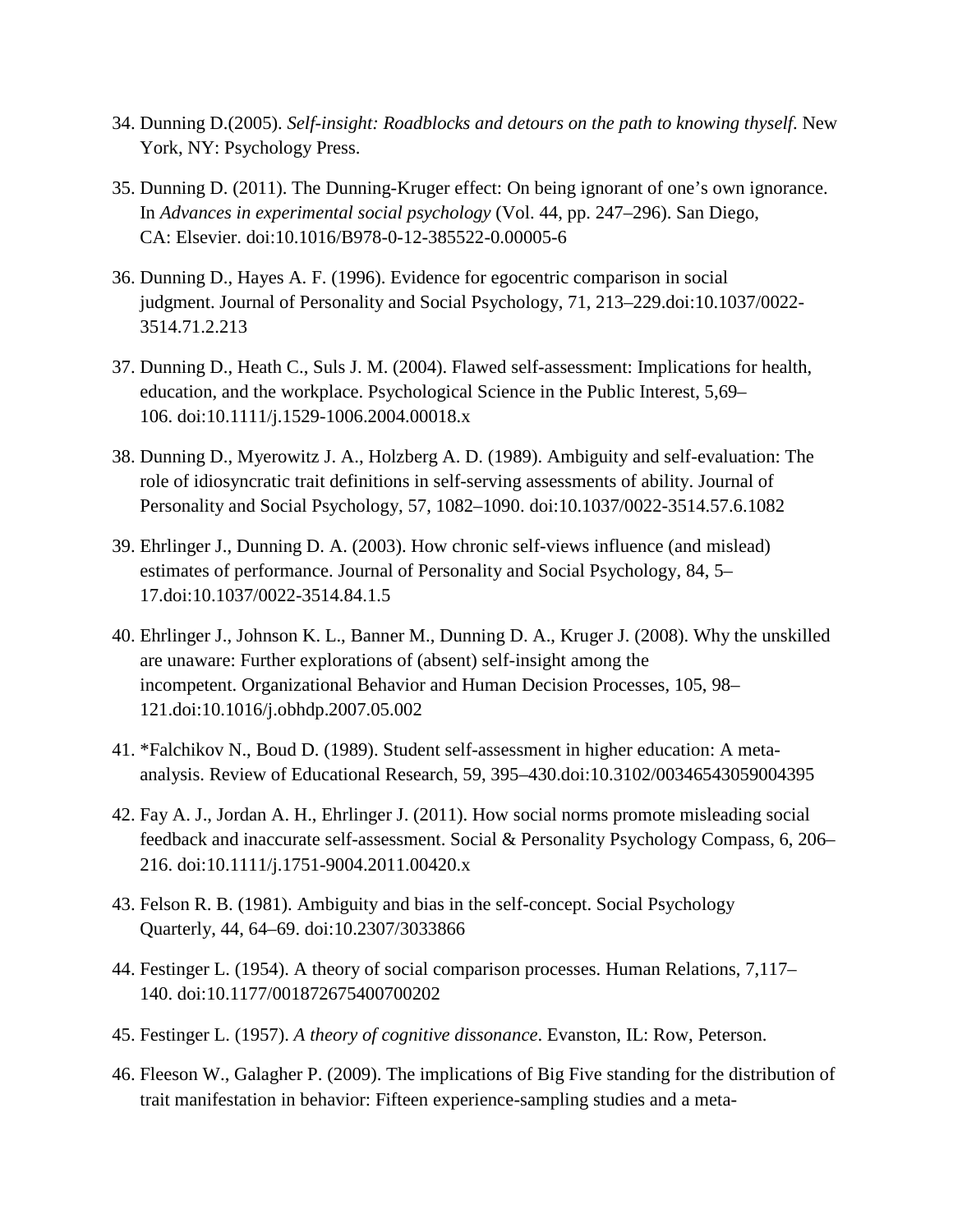analysis. Journal of Personality and Social Psychology, 97, 1097– 1114.doi:10.1037/a0016786

- 47. Franklin B. (1750). *Poor Richard's improved Almanack*. Philadelphia, PA: Author.
- 48. Freund P. A., Kasten N. (2012). How smart do you think you are? A meta-analysis on the validity of self-estimates of cognitive ability. Psychological Bulletin, 138,296– 321. doi:10.1037/a0026556
- 49. Gendolla G. H. E., Silvestrini N. (2010). The implicit "go": Masked action cues directly mobilize mental effort. Psychological Science, 21, 1389– 1393.doi:10.1177/0956797610384149
- 50. Glasman L. R., Albarracín D. (2006). Forming attitudes that predict future behavior: A metaanalysis of the attitude-behavior relation. Psychological Bulletin, 132,778– 822. doi:10.1037/0033-2909.132.5.778
- 51. Goffin R. D., Olson J. M. (2011). Is it all relative? Comparative judgments and the possible improvement of self-ratings and ratings of others. Perspectives on Psychological Science, 6, 48–60. doi:10.1177/1745691610393521
- 52. Gordon M. J. (1991). A review of the validity and accuracy of self-assessments in health professions training. Academic Medicine, 66, 762–769. doi:10.1097/00001888-199112000- 00012
- 53. Gramzow R. H., Willard G. (2006). Exaggerating current and past performance: Motivated self-enhancement versus reconstructive memory. Personality and Social Psychology Bulletin, 32, 1114–1125. doi:10.1177/0146167206288600
- 54. Greve W., Wentura D. (2003). Immunizing the self: Self-concept stabilization through reality-adaptive self-definitions. Personality and Social Psychology Bulletin,29, 39– 50. doi:10.1177/0146167202238370
- 55. Hacker D. J., Bol L., Horgan D. D., Ernest A. (2000). Test prediction and performance in a classroom context. Journal of Educational Psychology, 92, 160–170.doi:10.1037/0022- 0663.92.1.160
- 56. Hall J. A., Andrzejewski S. A., Yopchick J. E. (2009). Psychosocial correlates of interpersonal sensitivity: A meta-analysis. Journal of Nonverbal Behavioral, 33,149– 180. doi:10.1007/s10919-009-0070-5
- 57. \*Hansford B. C., Hattie J. A. (1982). The relationship between self and achievement/performance measures. Review of Educational Research, 52, 123– 142.doi:10.3102/00346543052001123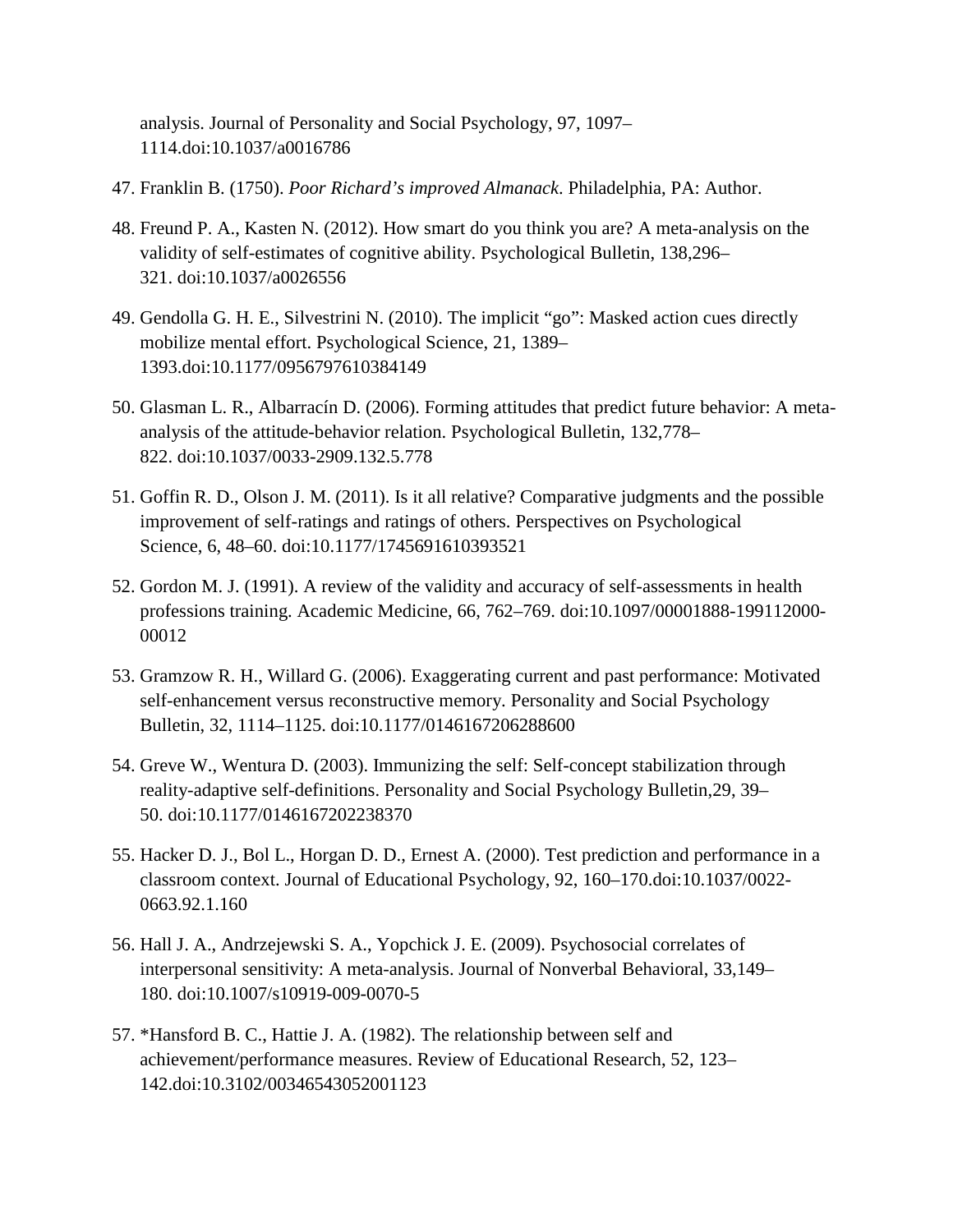- 58. \*Harris M. M., Schaubroeck J. (1988). A meta-analysis of self-supervisor, self-peer, and peer-supervisor ratings. Personnel Psychology, 41, 43–60. doi:10.1111/j.1744- 6570.1988.tb00631.x
- 59. Haun D. E., Zeringue A., Leach A., Foley A. (2000). Assessing the competence of specimenprocessing personnel. Laboratory Medicine, 31, 633–637.
- 60. Hedges L. V., Olkin I. (1985). *Statistical methods for meta-analysis*. San Diego, CA: Academic Press.
- 61. Hedges L. V., Vevea J. L. (1998). Fixed- and random-effects models in metaanalysis. Psychological Methods, 3, 486–504. doi:10.1037/1082-989X.3.4.486
- 62. Hertzog C., Park D. C., Morrell R. W., Martin M. (2000). Ask and ye shall receive: Behavioral specificity in the accuracy of subjective memory complaints. Applied Cognitive Psychology, 14, 257–275. doi:10.1002/(SICI)1099-0720(200005/06)14:3<257::AID-ACP651>3.0.CO;2-O
- 63. Hertzog C., Saylor L. L., Fleece A. M., Dixon R. A. (1994). Metamemory and aging: Relations between predicted, actual and perceived memory task performance.Aging, Neuropsychology, and Cognition, 1, 203–237.doi:10.1080/13825589408256577
- 64. Hewitt M. P. (2005). Self-evaluation accuracy among high school and middle school instrumentalists. Journal of Research in Music Education, 53, 148– 161.doi:10.1177/002242940505300205
- 65. Hofmann W., Gawronski B., Gschwendner T., Le H., Schmitt M. (2005). A meta-analysis on the correlation between the implicit association test and explicit self-report measures. Personality and Social Psychology Bulletin, 31, 1369– 1385.doi:10.1177/0146167205275613
- 66. Huang C. (2011). Self-concept and academic achievement: A meta-analysis of longitudinal relations. Journal of School Psychology, 49, 505–528.doi:10.1016/j.jsp.2011.07.001
- 67. Hunter J. E., Schmidt F. L. (2004). *Methods of meta-analysis: Correcting error and bias in research findings* (2nd ed.). Thousand Oaks, CA: Sage.
- 68. John O. P., Naumann L. P., Soto C. J. (2008). Paradigm shift to the integrative Big Five trait taxonomy: History, measurement, and conceptual issues. In John O. P.,Robins R. W., Pervin L. A. (Eds.), *Handbook of personality: Theory and research* (3rd ed., pp. 114– 158). New York, NY: Guilford Press.
- 69. John O. P., Robins R. W. (1993). Determinants of interjudge agreement on personality traits: The Big Five domains, observability, evaluativeness, and the unique perspective of the self. Journal of Personality, 61, 521–551. doi:10.1111/j.1467-6494.1993.tb00781.x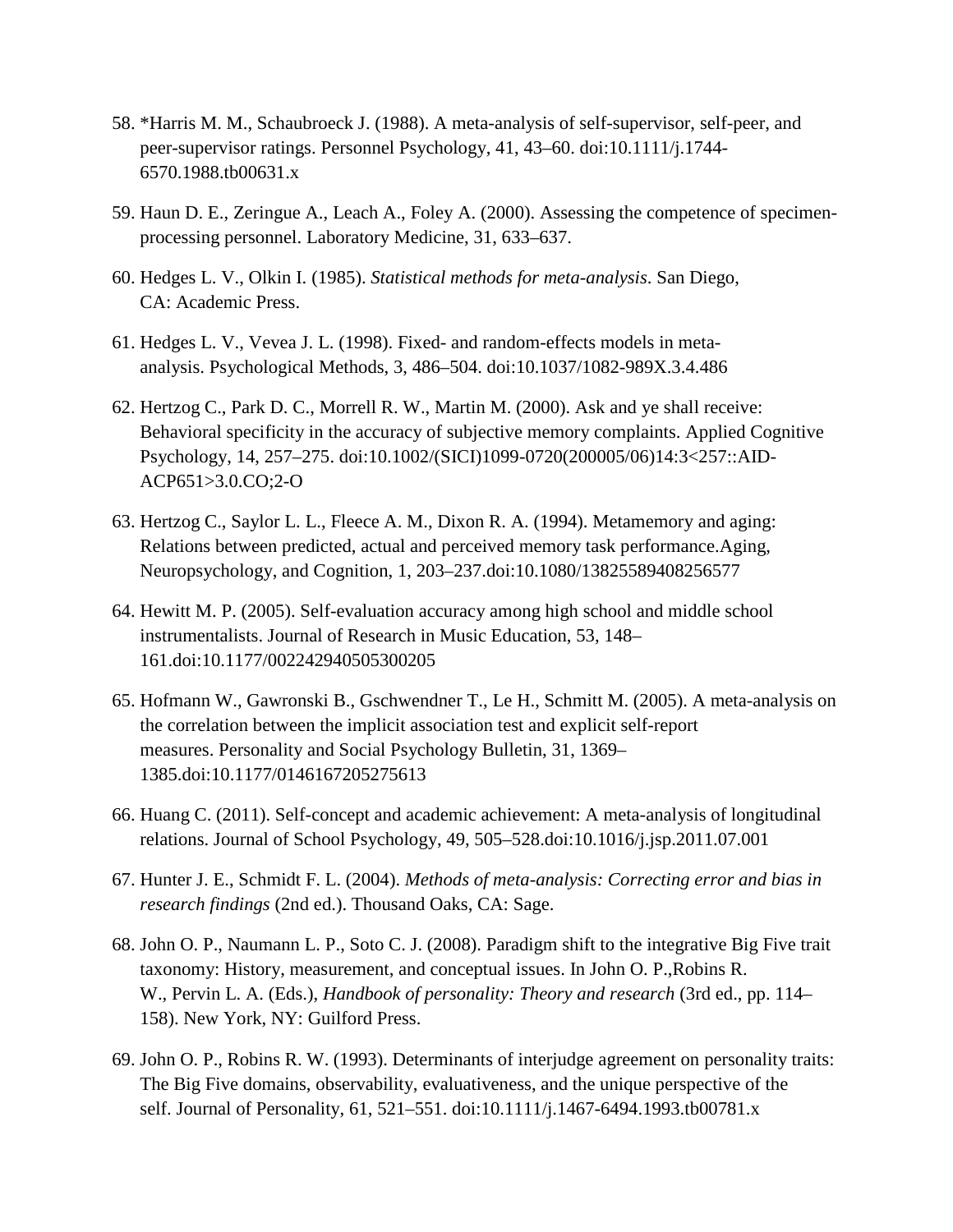- 70. Johnson B. T., Eagly A. H. (2000). Quantitative synthesis of social psychological research. In Reis H. T., Judd C. M. (Eds.), *Handbook of research methods in social and personality psychology* (pp. 496–528). London, England: Cambridge University Press.
- 71. Johnson B. T., Scott-Sheldon L. A. J., Carey M. P. (2010). Meta-synthesis of health behavior change meta-analyses. American Journal of Public Health, 100,2193– 2198. doi:10.2105/AJPH.2008.155200
- 72. Judge T. A., Bono J. E. (2001). Relationship of core self-evaluations traits—self-esteem, generalized self-efficacy, locus of control, and emotional stability—with job satisfaction and job performance: A meta-analysis. Journal of Applied Psychology, 86,80– 92. doi:10.1037//0021-9010.86.1.80
- 73. Judge T. A., Erez A., Bono J. E., Thoresen C. J. (2002). Are measures of self-esteem, neuroticism, locus of control, and generalized self-efficacy indicators of a common core construct? Journal of Personality and Social Psychology, 83, 693–710.doi:10.1037/0022- 3514.83.3.693
- 74. Kenny D. A., West T. V. (2010). Similarity and agreement in self-and other perception: A meta-analysis. Personality and Social Psychology Review, 14, 196– 213.doi:10.1177/1088868309353414
- 75. Klein W. M. P., Lipkus I. M., Scholl S. M., McQueen A., Cerully J. L., Harris P. R. (2010). Self-affirmation moderates effects of unrealistic optimism and pessimism reactions to tailored risk feedback. Psychology & Health, 25, 1195– 1208.doi:10.1080/08870440903261970
- 76. Kraus S. J. (1995). Attitudes and the prediction of behavior: A meta-analysis of the empirical literature. Personality and Social Psychology Bulletin, 21, 58– 75.doi:10.1177/0146167295211007
- 77. Krizan Z. (2010). Synthesizer 1.0: A varying-coefficient meta-analytic tool. Behavior Research Methods, 42, 863–870. doi:10.3758/BRM.42.3.863
- 78. Krizan Z., Suls J. (2008). Are implicit and explicit measures of self-esteem related? A metaanalysis for the name-letter test. Personality and Individual Differences, 44,521– 531. doi:10.1016/j.paid.2007.09.017
- 79. Kruger J. (1999). Lake Wobegon be gone! The "below-average effect" and the egocentric nature of comparative ability judgments. Journal of Personality and Social Psychology, 77, 221–232. doi:10.1037/0022-3514.77.2.221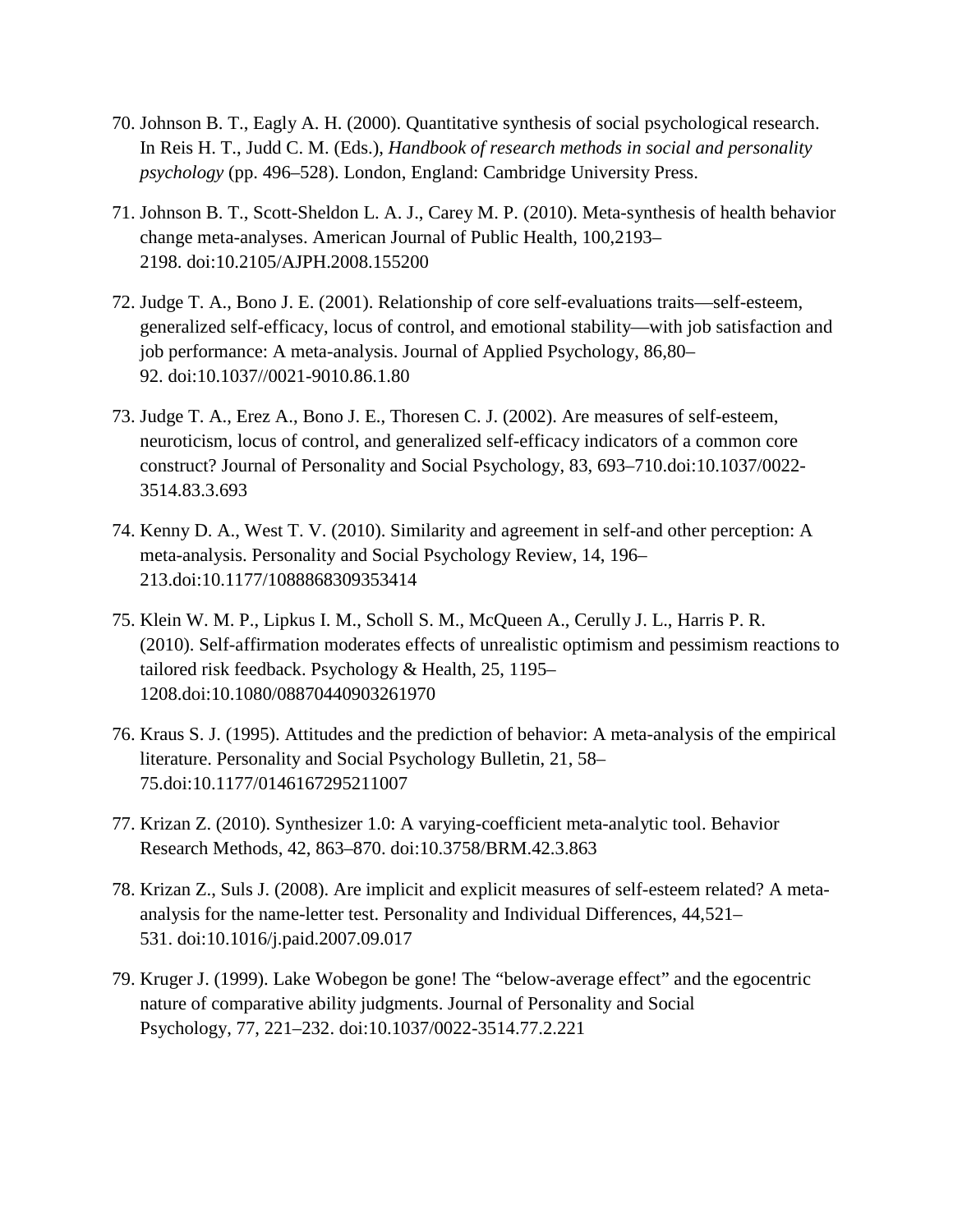- 80. Kruger J., Dunning D. (1999). Unskilled and unaware of it: How difficulties in recognizing one's own incompetence lead to inflated self-assessments. Journal of Personality and Social Psychology, 77, 1121–1134. doi:10.1037/0022-3514.77.6.1121
- 81. Leary M. R., Tangney J. P. (Eds.). (2012). *Handbook of self and identity* (2nd ed.).New York, NY: Guilford Press.
- 82. Lew M. D. N., Alwis W. A. M., Schmidt H. G. (2010). Accuracy of students' self-assessment and their beliefs about its utility. Assessment & Evaluation in Higher Education, 35, 135– 156. doi:10.1080/02602930802687737
- 83. \*Mabe P. A., West S. G. (1982). Validity of self-evaluation of ability: A review and metaanalysis. Journal of Applied Psychology, 67, 280–296. doi:0021 -9010/82/6703-0280
- 84. Marsh H. W., Craven R. G., McInerney D. (Eds.). (2008). *Self-processes, learning, and enabling human potential: Dynamic new approaches*. Greenwich, CT: Information Age Press.
- 85. Moller J., Pohlmann B., Koller O., Marsh H. W. (2009). A meta-analytic path analysis of the internal/external frame of reference model of academic achievement and academic selfconcept. Review of Educational Research, 79, 1129–1167.doi:10.3102/0034654309337522
- 86. Moore D. A., Healy P. J. (2008). The trouble with overconfidence. Psychological Review, 115, 502–517. doi:10.1037/0033-295X.115.2.502
- 87. \*Moritz S. E., Feltz D. L., Fahrbach K. R., Mack D. E. (2000). The relation of self-efficacy measures to sport performance: A meta-analytic review. Research Quarterly for Exercise and Sport, 71, 280–294.
- 88. \*Multon K. D., Brown S. D., Lent R. W. (1991). Relation of self-efficacy beliefs to academic outcomes: A meta-analytic investigation. Journal of Counseling Psychology,38, 30– 38. doi:10.1037/0022-0167.38.1.30
- 89. Mussweiler T., Ruter K., Epstude K. (2004). The man who wasn't there: Subliminal social comparison standards influence self-evaluation. Journal of Experimental Social Psychology, 40, 689–696. doi:10.1016/j.jesp.2004.01.004
- 90. Oettingen G., Mayer D. (2002). The motivating function of thinking about the future: Expectations versus fantasies. Journal of Personality and Social Psychology,83, 1198– 1212. doi:10.1037/0022-3514.83.5.1198
- 91. Pronin E. (2008). How we see ourselves and how we see others. Science, 320,1177– 1180. doi:10.1126/science.1154199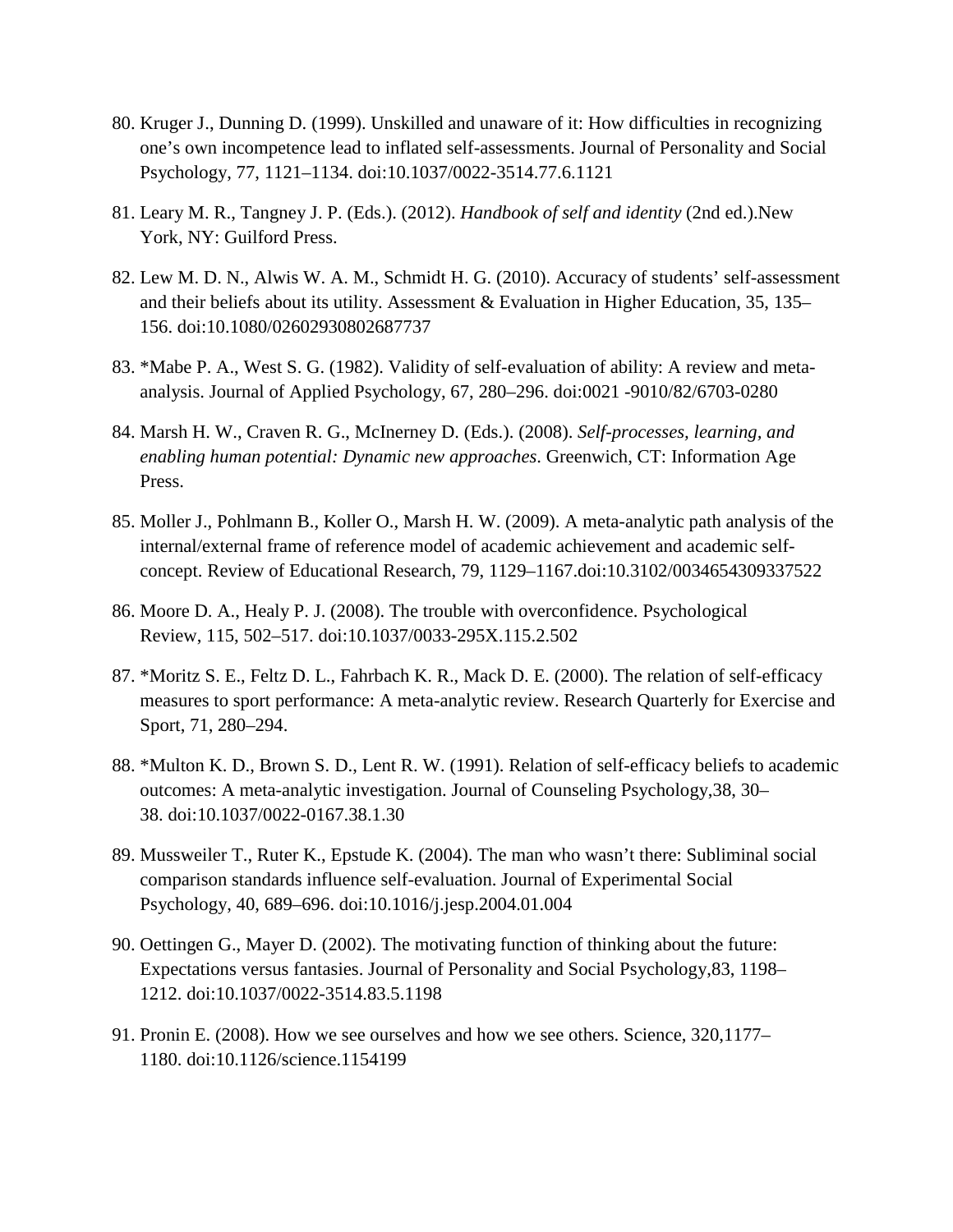- 92. Pronin E., Gilovich T., Ross L. (2004). Objectivity in the eye of the beholder: Divergent perceptions of bias in self versus others. Psychological Review, 111,781– 799. doi:10.1037/0033-295X.111.3.781
- 93. Rebok G. W., Balcerak L. J. (1989). Memory self-efficacy and performance differences in young and old adults: The effect of mnemonic training. Developmental Psychology, 25, 714– 721. doi:10.1037/0012-1649.25.5.714
- 94. Richardson M., Abraham C., Bond R. (2012). Psychological correlates of university students' academic performance: A systematic review and meta-analysis.Psychological Bulletin, 138, 353–387. doi:10.1037/a0026838
- 95. Robbins S. B., Lauver K., Le H., Davis D., Langley R., Carlstrom A. (2004). Do psychosocial and study skill factors predict college outcomes? A meta-analysis.Psychological Bulletin, 130, 261–288. doi:10.1037/0033-2909.130.2.261
- 96. Rosenberg M. (1965). *Society and the adolescent self-image*. Princeton, NJ:Princeton University Press.
- 97. Rosenthal R. (1991). *Meta-analytic procedures for social research* (Rev. ed.).Thousand Oaks, CA: Sage.
- 98. Ross M., Wilson A. E. (2003). Autobiographical memory and conceptions of self: Getting better all the time. Current Directions in Psychological Science, 12, 66–69.doi:10.1111/1467- 8721.01228
- 99. Ross S. (1998). Self-assessment in second language testing: A meta-analysis and analysis of experiential factors. Language Testing, 15, 1–20.doi:10.1177/026553229801500101
- 100. \*Sadri G., Robertson I. T. (1993). Self-efficacy and work-related behaviour: A review and meta-analysis. Applied Psychology: An International Review, 42, 39– 152.doi:10.1111/j.1464-0597.1993.tb00728.x
- 101. Sedikides C., Gregg A. P. (2008). Self-enhancement: Food for thought.Perspectives on Psychological Science, 3, 102–116. doi:10.1111/j.1745-6916.2008.00068.x
- 102. Shore T., Shore L., Thornton G. (1992). Construct validity of self and peer evaluations of performance dimensions in an assessment center. Journal of Applied Psychology, 77, 42– 54. doi:10.1037/0021-9010.77.1.42
- 103. Shuster J. J. (2010). Empirical vs. natural weighting in random effects metaanalysis. Statistics in Medicine, 29, 1259–1265. doi:10.1002/sim.3607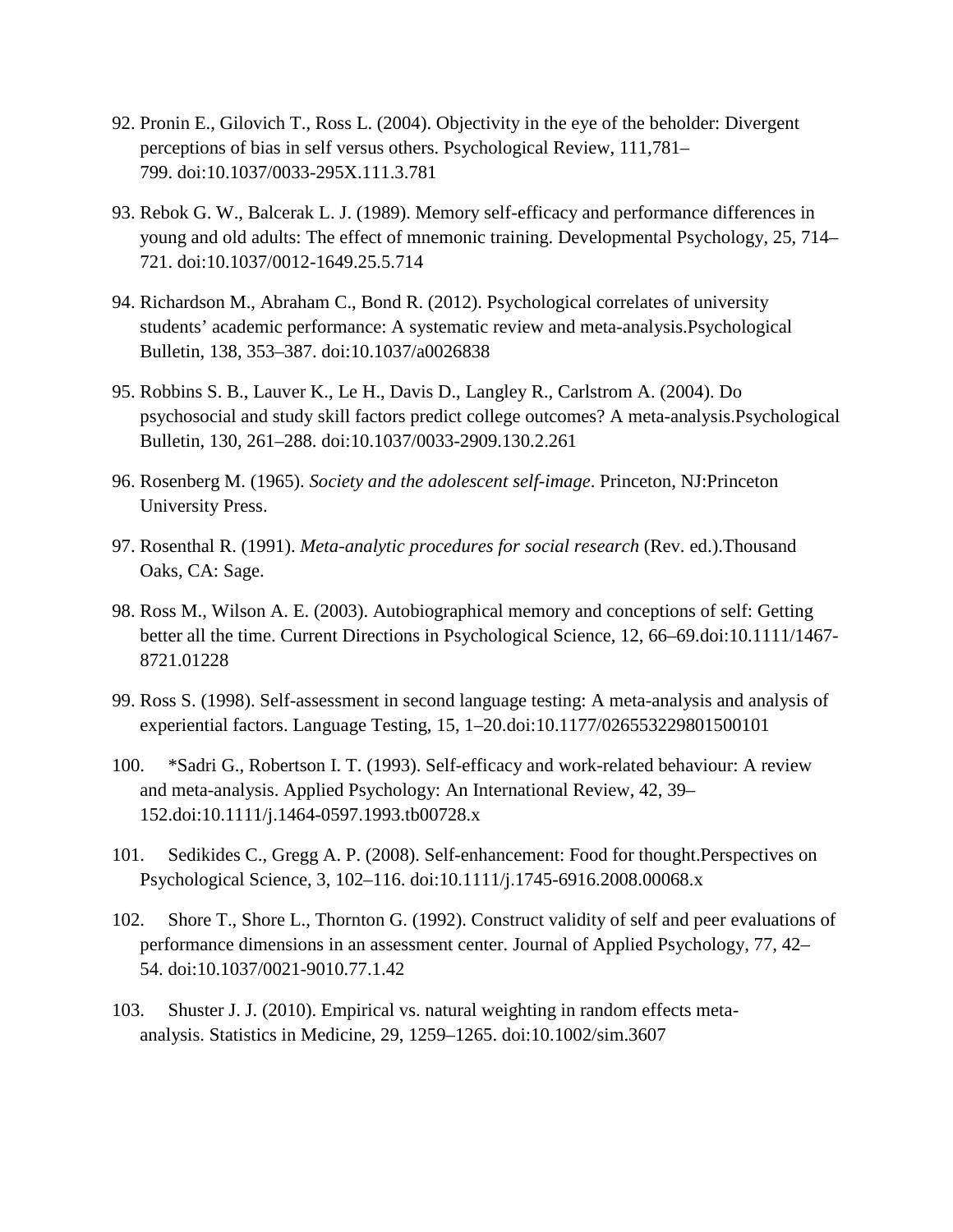- 104. \*Sitzmann T., Ely K., Brown K. G., Bauer K. N. (2010). Self-assessment of knowledge: A cognitive learning or affective measure? Academy of Management Learning & Education, 9, 169–191.
- 105. \*Stajkovic A. D., Luthans F. (1998). Self-efficacy and work-related performance: A meta-analysis. Psychological Bulletin, 124, 240–261. doi:10.1037/0033-2909.124.2.240
- 106. Swann W. B. Jr., Chang-Schneider C., McClarty L. (2007). Do people's self-views matter? Self-concept and self-esteem in everyday life. American Psychologist, 62,84– 94. doi:10.1037/0003-066X.62.2.84
- 107. Sweeny K., Krizan Z. (2013). Sobering up: A quantitative review of temporal declines in expectations. Psychological Bulletin, 139, 702–724. doi:10.1037/a0029951
- 108. Taylor S. E., Brown J. D. (1988). Illusion and well-being: A social psychological perspective on mental health. Psychological Bulletin, 103, 193–210.doi:10.1037/0033- 2909.103.2.193
- 109. Taylor S. E., Lerner J. S., Sherman D. K., Sage R. M., McDowell N. K. (2003).Portrait of the self-enhancer: Well-adjusted and well-liked or maladjusted and friendless? Journal of Personality and Social Psychology, 84, 165–176.doi:10.1037/0022-3514.84.1.165
- 110. Tetlock P. E., Kim J. I. (1987). Accountability and judgment processes in a personality prediction task. Journal of Personality and Social Psychology, 52,700– 709. doi:10.1037/0022-3514.52.4.700
- 111. Thornton G. C. (1980). Psychometric properties of self-appraisals of job performance. Personnel Psychology, 33, 263–271. doi:10.1111/j.1744-6570.1980.tb02348.x
- 112. Valentine J. C., DuBois D. L., Cooper H. (2004). The relation between self-beliefs and academic achievement: A meta-analytic review. Educational Psychologist, 39,111– 133. doi:10.1207/s15326985ep3902\_3
- 113. Vazire S. (2010). Who knows what about a person? The self-other knowledge asymmetry (SOKA) model. Journal of Personality and Social Psychology, 98,281– 300. doi:10.1037/a0017908
- 114. Vazire S., Carlson E. (2010). Self-knowledge of personality: Do people know themselves? Social & Personality Psychology Compass, 4, 605–620.doi:10.1111/j.1751- 9004.2010.00280.x
- 115. Vazire S., Carlson E. (2011). Others sometimes know us better than we know ourselves. Current Directions in Psychological Science, 20, 104– 108.doi:10.1177/0963721411402478